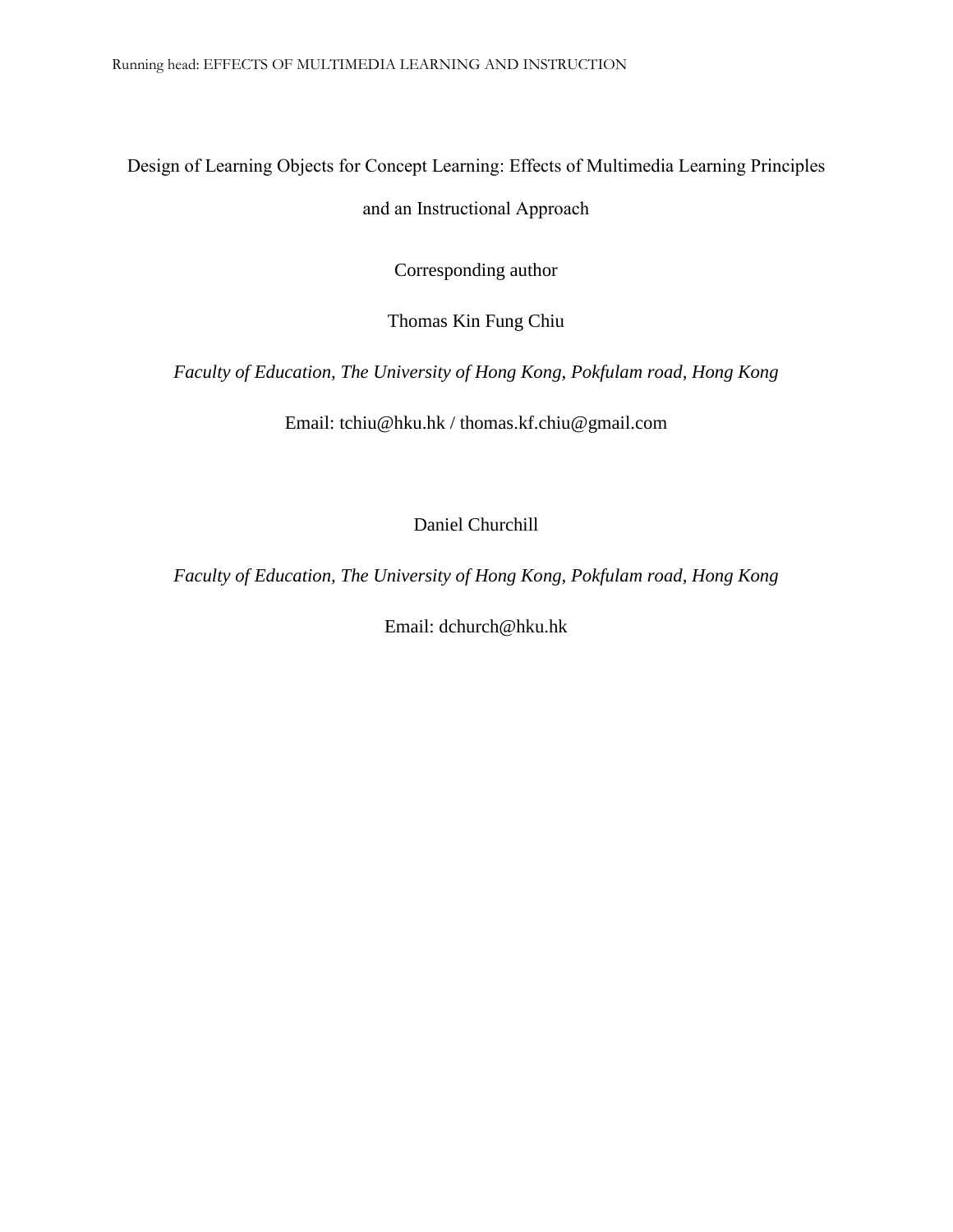#### **Abstract**

Literature suggests using multimedia learning principles in the design of instructional material. However, these principles may not be sufficient for the design of learning objects for concept learning in mathematics. This paper reports on an experimental study that investigated the effects of an instructional approach, which includes two teaching techniques  $-$  (a) variation theory, and (b) representations of subject matter - on the design of learning objects for secondary school algebra concept learning. The results of this study showed that the experimental group performed significantly better than the control group on algebra learning achievement. The results also showed that only the experimental design with the addition of the instructional approach resulted in higher-order mathematical thinking skills and improved procedural skills of the students. Further analysis reveals that concept learning was simplified when multimedia learning principles were applied and the information was presented by the instructional approach. *Keywords*: design, learning object, mathematics, concept learning, multimedia learning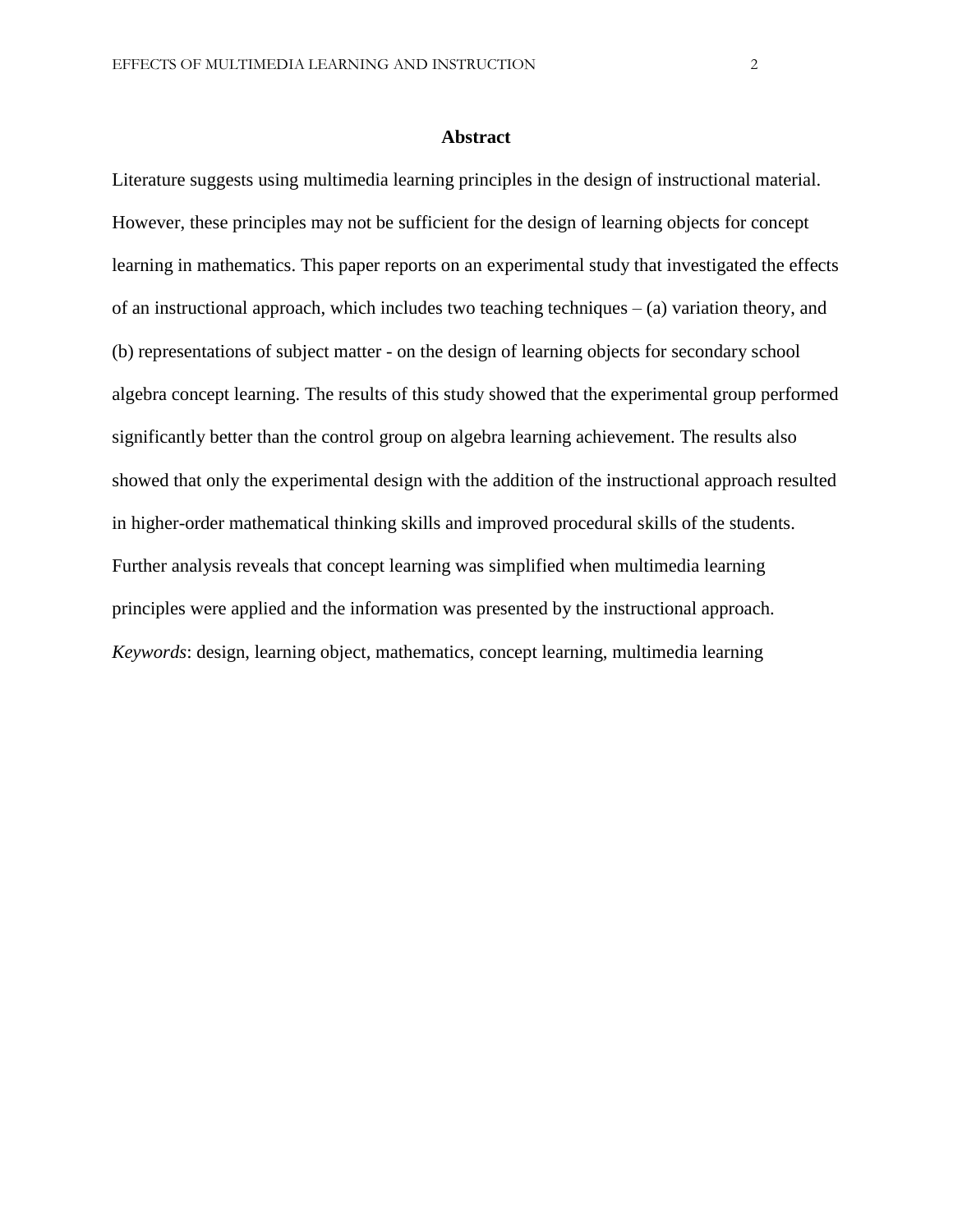### **1. Introduction**

The teaching of mathematics in secondary schools is content-rich and focuses on procedural skills. Students learn how to solve problems by using procedures modelled by their teachers, but their conceptual knowledge remains incomplete and undeveloped (Cai & Hwang, 2002). One approach that may support conceptual understanding development is the use of *conceptual models*.

A conceptual model is defined as a special form of learning object that provides instructional components that are reusable and can be personalized to individual learners. The conceptual model is designed to support concept learning (see Churchill, 2007, 2011, 2013, in press; Churchill & Hedberg, 2008), see figure 1. The key characteristic of conceptual models is that they present properties, parameters and relationships of discipline-specific concepts in an interactive and visual way (Churchill 2013). Since conceptual models are interactive, visual representations (Churchill, 2013), the design principles of multimedia learning (Mayer, 2009) provide useful ideas for their design. However, recommendations in the literature on the application of multimedia learning principles are scarce (Churchill, 2013). Multimedia learning that focuses on cognitive capacity may not be sufficient to meet the needs of concept learning in mathematics. Indeed, an additional *instructional approach* may need to be taken into account in the design of a conceptual model. The additional approach can identify the learning information is necessary in concept learning. Before describing the research, we will first address the multimedia learning principles, variation theory and representation for algebra teaching in more detail.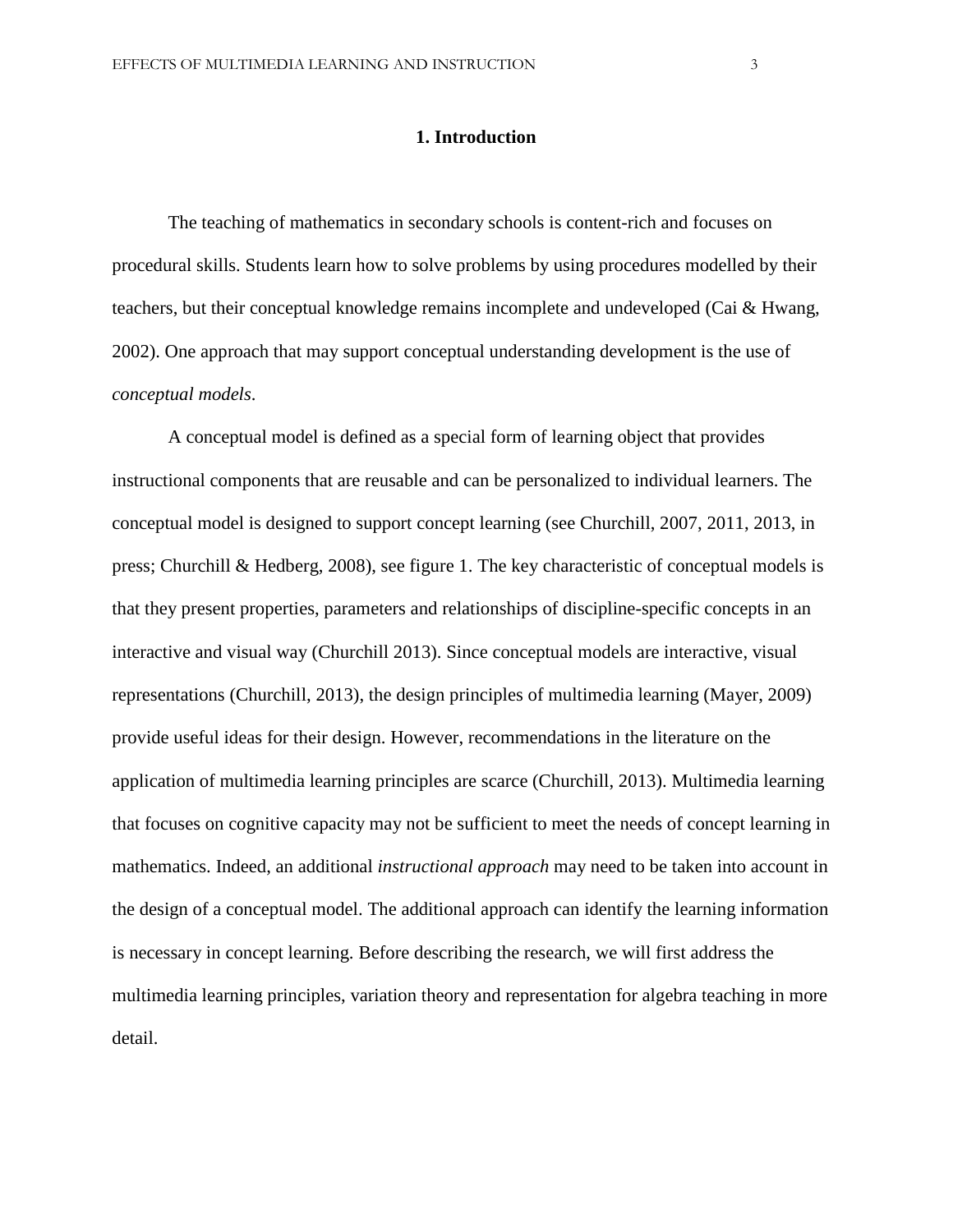## **1.1. Multimedia learning principles**

Multimedia learning is defined in the literature as learning through both visual and audio channels. It assumes that learners can only process a limited amount of information at a time through each channel (Mayer, 2009). The concept of learners' limited cognitive capacity has been discussed in the theory of working memory (Baddeley, 1992) and cognitive load theory (Sweller & Chandler, 1991; Paas, Renkl & Sweller, 2003). When learners are given a large amount of information at a time, they may be unable to process the information. This excess cognitive processing is called cognitive overload, which can cause learners to lose focus and direction during learning. Instructional designers are highly recommended to take into account this limited cognitive capacity when designing learning materials (Sweller & Chandler, 1991; Kirschner, 2002; Mayer, 2009).

Mayer and colleagues (2009) conducted many experiments in different subjects and suggested 12 design principles for multimedia learning as guidelines for effectively presenting data or information through the two channels—audio and visual. These principles aim to avoid redundancy and help learners reduce cognitive overload to promote learning and thorough understanding, and enhance long-term memory (Mayer, 2009; Moreno & Valdez, 2005). Seven of these principles for written text are discussed in this paper are: a) Coherence – presentation of essential information only, rather than essential material and additional material; b) Signaling – highlighting of important information or key concepts; c) Spatial contiguity – placement of essential descriptions next to the corresponding picture; d) Temporal contiguity – presentation of corresponding words and pictures at the same time; e) Segmenting – allowing learners to control the pace of the learning material instead of being engaged in a continuous learning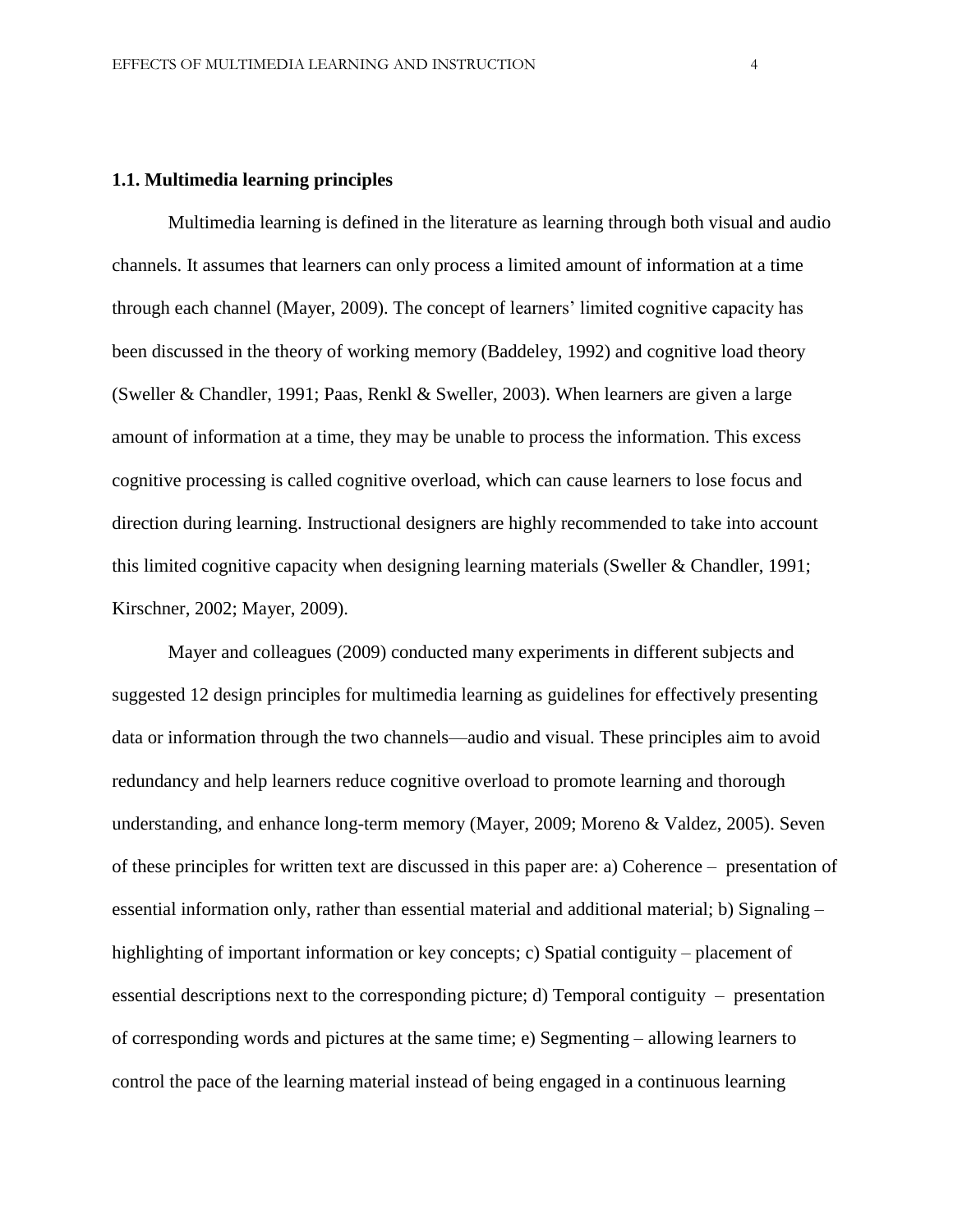process; f) Pre-training – informing learners about the names, functions and characteristics of the learning material; and g) Multimedia – learning with both images and word than better than either images or words. These principles are intended to relieve learners of the burden of dealing with unnecessary cognitive processes.

### **1.2. Variation theory and representation for algebra teaching**

In secondary school algebra, an effective teaching technique is one that provides students with a structured learning environment, and aims to stimulate student's thinking to develop their own understanding. Arguably, one of the most effective algebra teaching techniques is derived from 'variation theory' (Gu, Huang & Marton, 2004). According to this theory, learning is a process in which students develop the ability to see and experience algebra concepts in various ways (Marton et al, 2004). The theory includes conceptual and procedural variations: conceptual variation enables students to experience concepts from different perspectives, and procedural variation helps students to understand how to form concepts and acquire knowledge (Gu, Huang & Marton, 2004). Applying conceptual variation to algebra teaching may help students to understand concepts better by seeing and experiencing different algebraic forms and solving methods simultaneously (Mok, 2009). Moreover, in order to foster concept learning, classroom activities should be designed to help students understand connections among different forms of the same problem (Gu, Huang & Marton, 2004; Ling & Marton, 2004; Mok & Lopez-Real, 2006). For example, Mok and Lopez-Real (2006) described an effective Hong Kong secondary school algebra lesson that adopted variations in the subject content. This real case supported the effectiveness of the theory in concept learning. Ling and Marton (2004) further suggested variation theory can be used to design school learning and teaching activities in different subjects.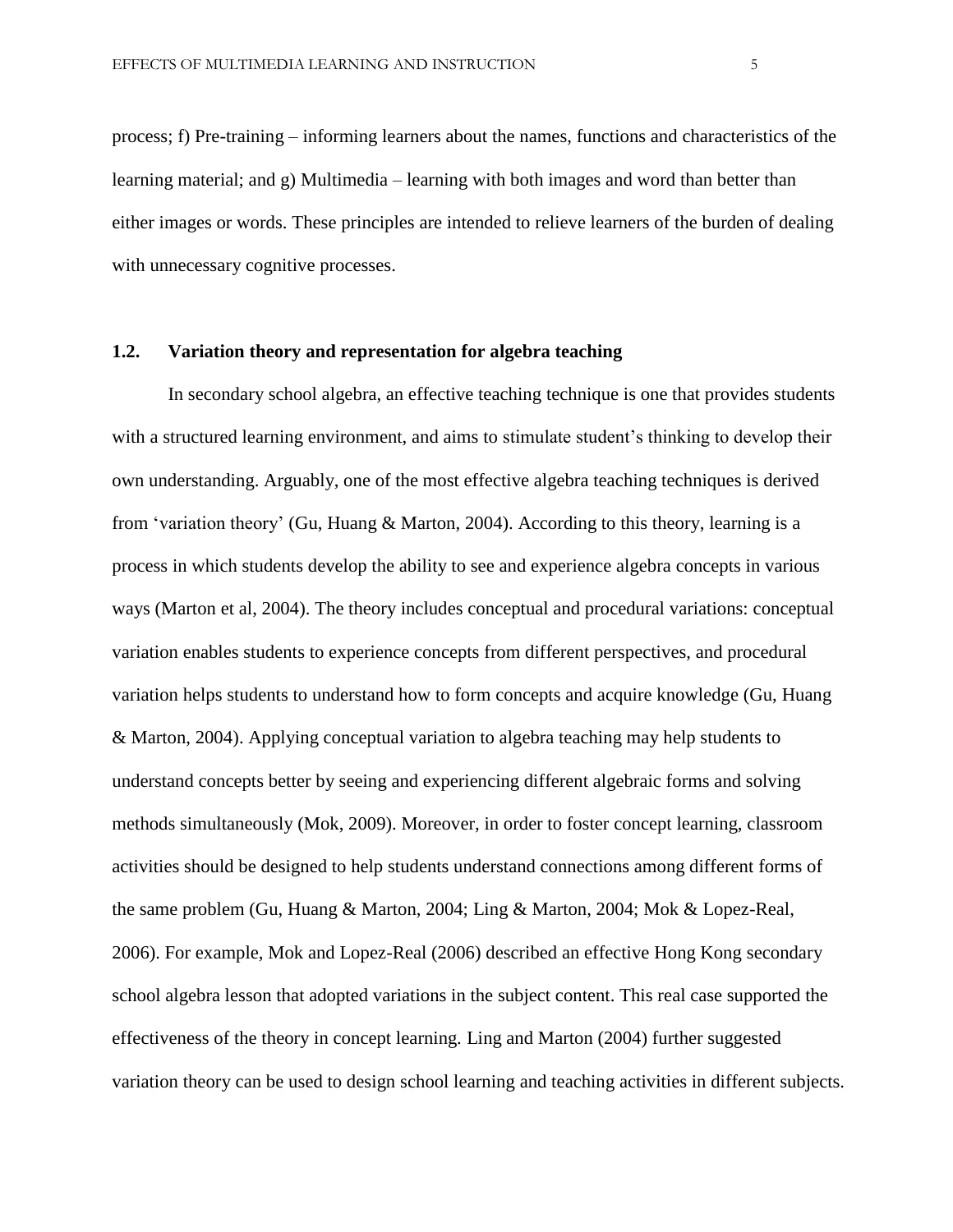In addition, what and how teachers present the content are also very important in mathematics teaching. The National Council of Teachers of Mathematics (NCTM) suggests that mathematics concepts should be presented in four forms simultaneously—numerical, graphical, algebraic and descriptive—to ensure effective algebra learning and teaching (NTCM, 2000). The four-section representation is intended to assist students in perceiving the relationships and associations between conceptual and procedural knowledge. To develop a more complete concept, students are required to understand the relationships among the four forms. This is different from the idea of multiple representations (Ainsworth, 1999; Mallet, 2007). With multiple representations, learners are likely to compensate for any weakness in one representation by switching to another representation (Ainsworth, 1999; Mallet, 2007). The representation suggested by the NCTM requires students to understand all information presented in the four forms as a whole, but for multiple representations, students may not have to have a complete understanding of the information in each form.

In sum, the application of these two teaching techniques to the design of conceptual models may result in an interface with large amounts of information that causes cognitive overload. The design principles of multimedia learning may be a way to ameliorate this, and thereby ease and engage students' cognitive process in concept learning.

#### **1.3. The present study**

The aim of the present study was to investigate the value of the instructional approach for the design of a conceptual model that best facilitates student learning in algebra. This study explored two design possibilities: one based on multimedia learning (Mayer, 2009) and the other based on multimedia learning with the addition of an instructional approach specific to algebra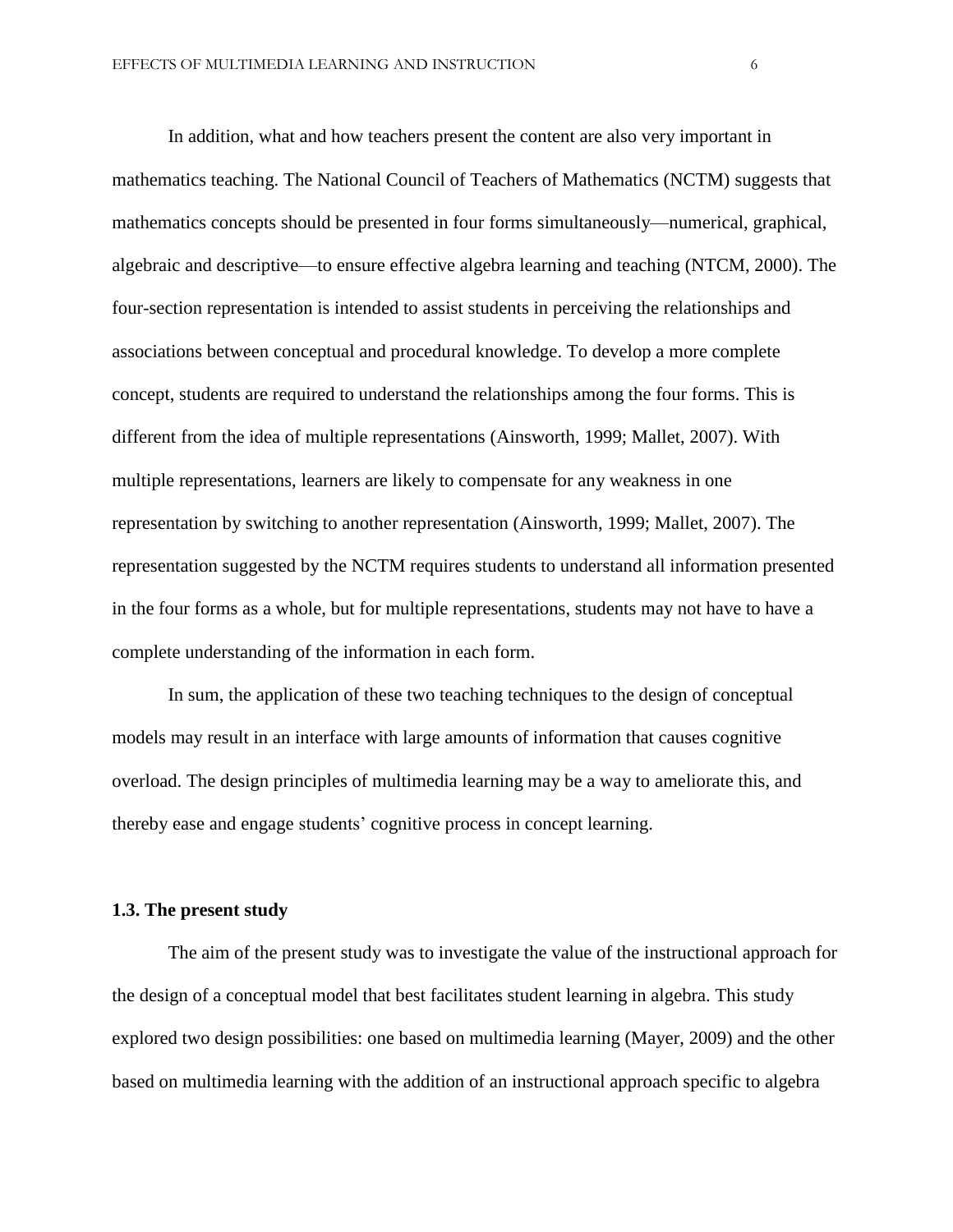teaching techniques that involves a) the use of variation theory (Gu, Huang & Marton, 2004), and b) four-section representations for algebra learning (NCTM, 2000). This instructional approach suggested the learning content should be arranged according to effective specificdomain teaching techniques or suggestions. This study investigated whether and how the proposed design of the conceptual model significantly affects the development of conceptual understanding of algebra. The research objectives were to: a) Investigate whether there is a significant difference in learning improvement between the control and experimental groups; and b) Analyze how the multimedia learning principles and instructional approach facilitate concept learning.

We expected the two design possibilities would have effects on student redevelopment of conceptual understanding to improve procedural and conceptual knowledge performance, because of the promising results with multimedia learning principles in design, and with variation theory and four-section representation in teaching.

In this study, we explored three hypotheses: (1) Students in the both group have effective improvement in both procedural and procedural knowledge tests; (2) Students who learn with the experimental design model perform better in both procedural and conceptual knowledge tests; and (3) using multimedia learning principles simplify learning when faced with large amounts of learning content provided from an instructional approach.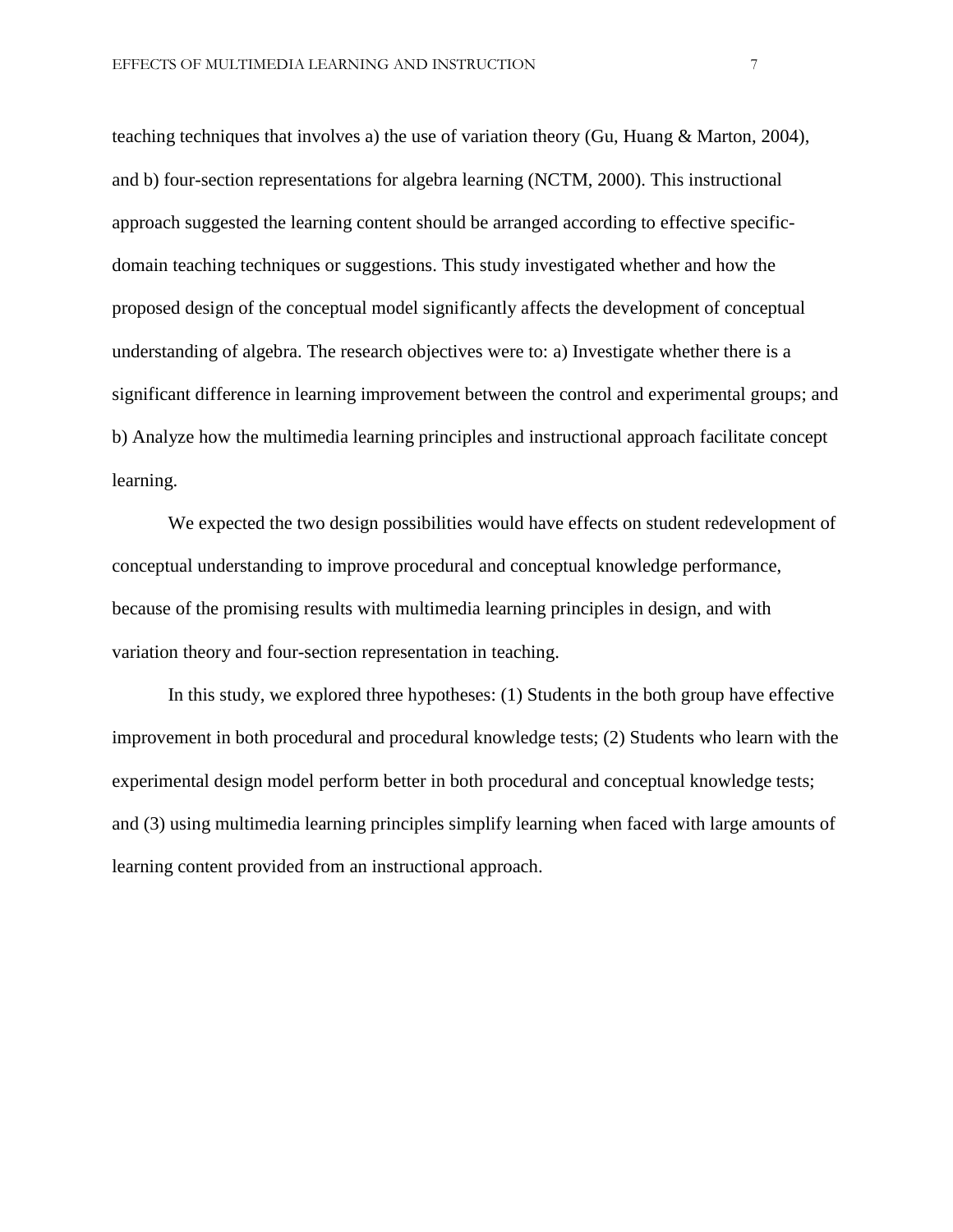#### **2. Method**

#### **2.1. Design**

This study was an experimental design with semi-structured individual interviews. By using the results from the pre- and post- tests, we investigated the effects of multimedia learning principles and an instructional approach on the improvement of procedural and conceptual knowledge. Semi-structured individual interviews were conducted in the experimental group to answer the secondary research objective that cannot be done by pre- and post- tests – how the principles and additional approach foster student learning.

### **2.2. Participants**

A total of 78 senior secondary level students, aged from 16 to 18, from three classes in a Hong Kong school were invited, 70 completed the experiment. The students were taught the essential concept presented in the experimental models, such as discriminants and solving methods by a teacher. The overall academic level of the students in the school was average by Hong Kong standards. They were randomly divided into two groups – a control group and an experimental group – with the treatment being the instructional approach. The size of the control and experimental groups were 34 and 36 students, respectively.

#### **2.3. Procedure**

We described the study to the principal, the teachers, and the students, and they read and signed the consent form. The study lasted two years, during the first of which we spent almost 1 month developing the material in the development cycle. Two different versions of a conceptual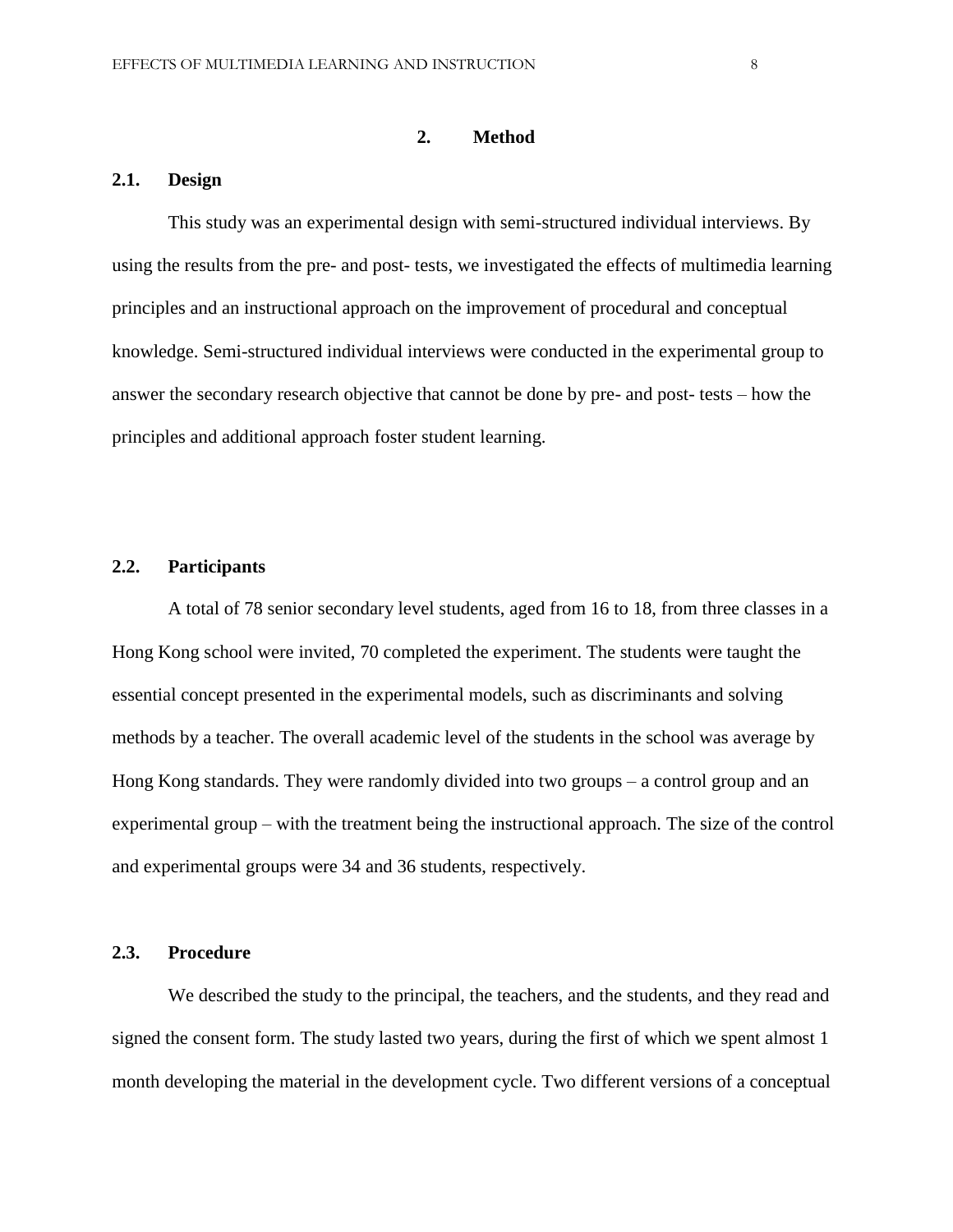model for learning secondary school-level quadratic equations were developed for the control and experimental groups in a redesign development cycle included five stages  $-$  (a) review of the literature and digital educational resources; (b) identification of characteristics; (c) design and development of the model; (d) trials in real situations; and (e) evaluation. Two experienced mathematics teacher and one subject expert from a university were involved the first two stage. The author and two mathematics teachers designed and developed the models, and tested and trialed in the classroom with students involved. None of the students were invited in the second year experiment.

In the second year, we conducted the experiment in a school where the students studied. The timing of the experiment was planned and adjusted to fit the school schedule. The students in the control and experimental groups completed two separate paper-based pre-tests in their classrooms before the experiment. The time allowed for the procedural and conceptual knowledge tests were 20 and 40 minutes, respectively. The experiment was conducted in two sessions on two consecutive school days in a computer room at the school. They were seated in front of a desktop computer and learned with one of the two conceptual models. The conceptual models used in the experimental and control groups are shown in Figures 3 and 4, respectively. In the first sessions, all the students were given a 10-minute simple briefing on the information to be learned and how to use the model, and then they were given one four-page worksheet (see appendix A) to complete in a 50-minute self-learning period. In the second session, the students had 50 minutes to continue their own self-learning by manipulating the models without having the worksheets. After the experiment, the students completed two separate paper-based post-tests in their classrooms. The author and two mathematics teachers in the school conducted the preand post-tests. The tests were marked by either the author or the two mathematics teachers.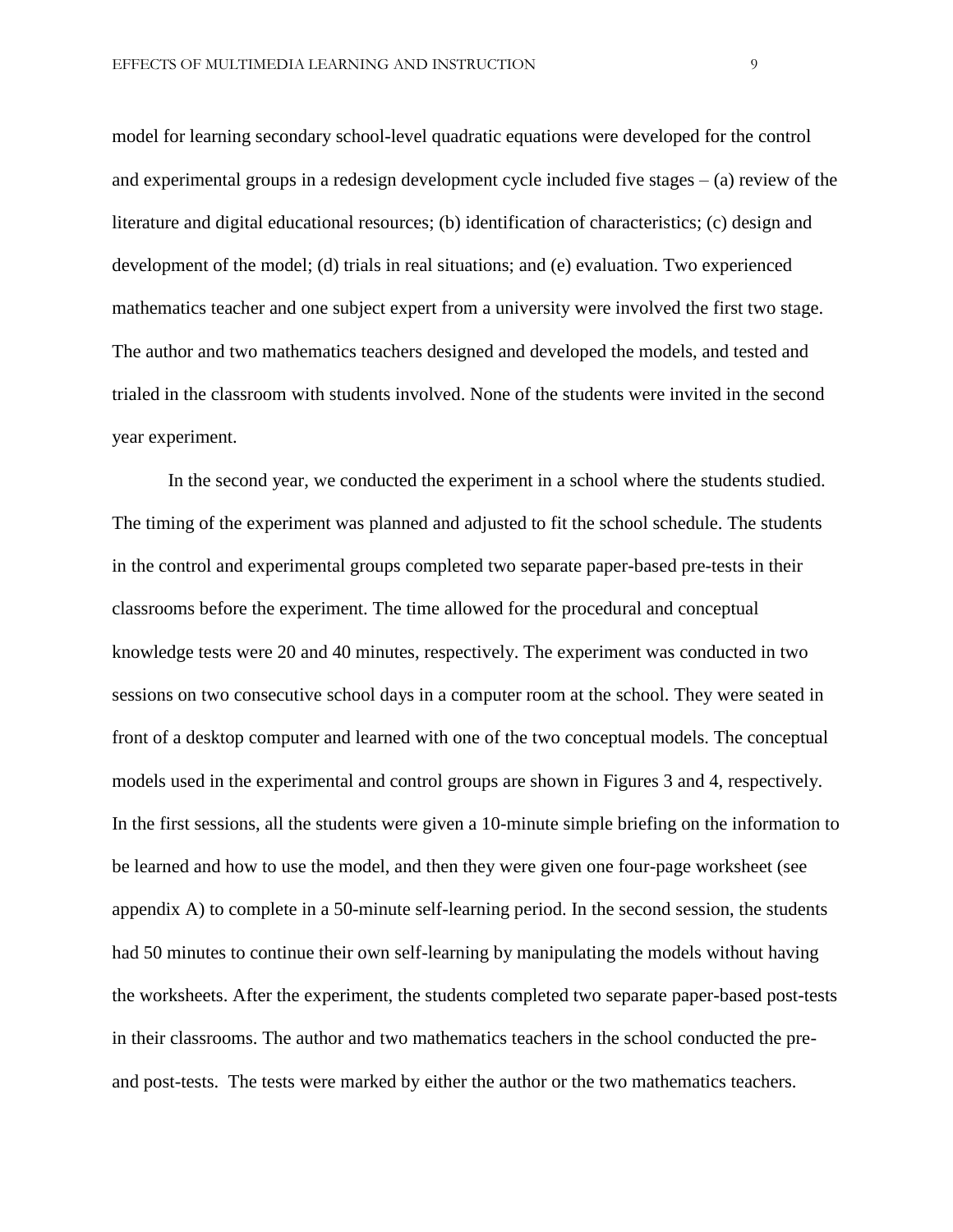Moreover, in the period between the pre- and post-tests, there were no learning activities inside and outside the classroom involving the topic of quadratic equations.

To examine further how multimedia learning principles and the instructional approach fostered concept learning, six students who demonstrated a considerable improvement in their conceptual knowledge tests in the experimental group were invited to semi-structured interviews, but only five participated. No students in the control group were invited in the interview because of no instructional design approach in the control model. The author interviewed the students individually at their school in one session that lasted an average of 30 minutes. Before interviews, the students had 10 minutes to write down their experience about learning with models. During the interviews, the author asked all the students four major questions that had been constructed before the experiment. The questions focused on the information provided by the model, design features of the model, and what and how they learned with the model. The questions were: a) What learning contents in the model helped you learn?; b) What design features in the model helped you learn?; c) What knowledge or concept did you develop?; and d) How did you learn with the model? The author also asked questions based on the experience they written before the interview. During the interview, the students had no problems on understanding the questions and answered the questions right away. We also showed the learning material to facilitate the interviewing. The students were less active in the first two questions, but very active in the last two questions. When answering the last two questions, they also answer the first two questions. The interviews were conducted in Cantonese, recorded, transcribed and translated into English. To analyze the interview data, we categorized the data as two areas: a) what foster learning; b) what potential problems complicated learning. Then, in each area, we identified what principles and additional approach caused it.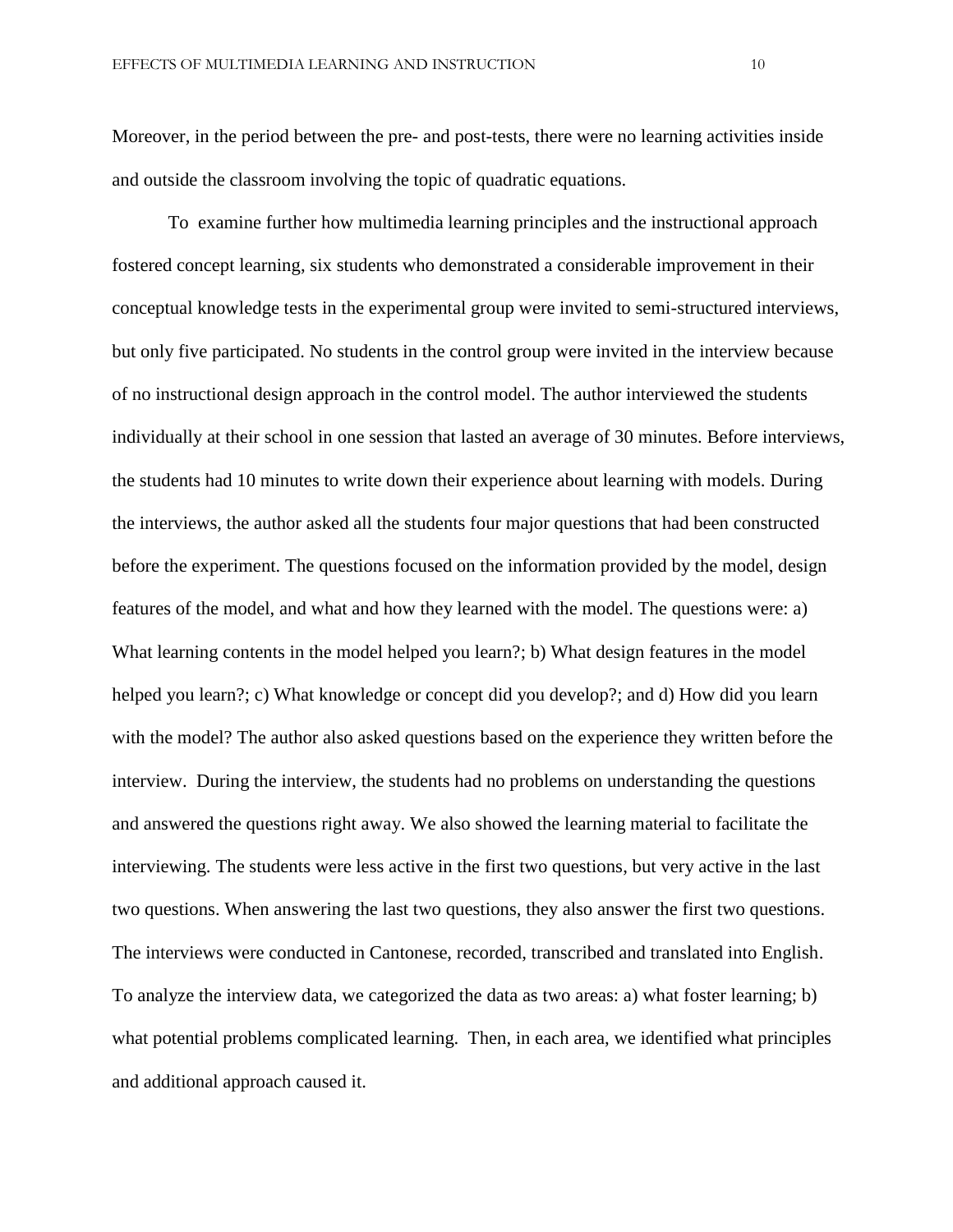#### **2.4. Materials**

#### **2.4.1. The experimental conceptual model**

The first conceptual model, the experimental model, was designed using both multimedia learning principles and an instructional approach based on two teaching techniques: variation theory and the four-section representation for the experimental group (see Figure 2). Review in the development cycle showed that teachers audio output was not appropriate in the school envrionment; therefore, we focused on written text. The seven design principles discussed in the previous **section** were applied in the design of the conceptual model. Multimedia design principle was applied to include a graph (image) and equaitons (written text); and spatial contiguity and temporal contiguity design principles were applied to the presentation of the four kinds of information, which were placed next to each other and shown simultaneously. There are four sections on the interface to present concepts numerically, graphically, algebraically and descriptively. The top section comprises the picture representation: the left side shows the graphical representation, and the right side the numbers and equations. The bottom section comprises word representation: the left side shows the descriptions, and the right side shows the different solving methods. Variation theory is also adopted for the conceputal model: a quadratic equation is shown in different common algebraic forms along with different solving methods – quadratic formula, completing square and factorization.

Moreover, the signaling principle was applied to the design to show the links and relationships between the algebraic forms, solving methods, the graph and the descriptions. The colors of the coefficients matched the colors of the numbers of the algebraic forms and the different solving methods; and the colors of the roots matched one of the solving methods; a "dot"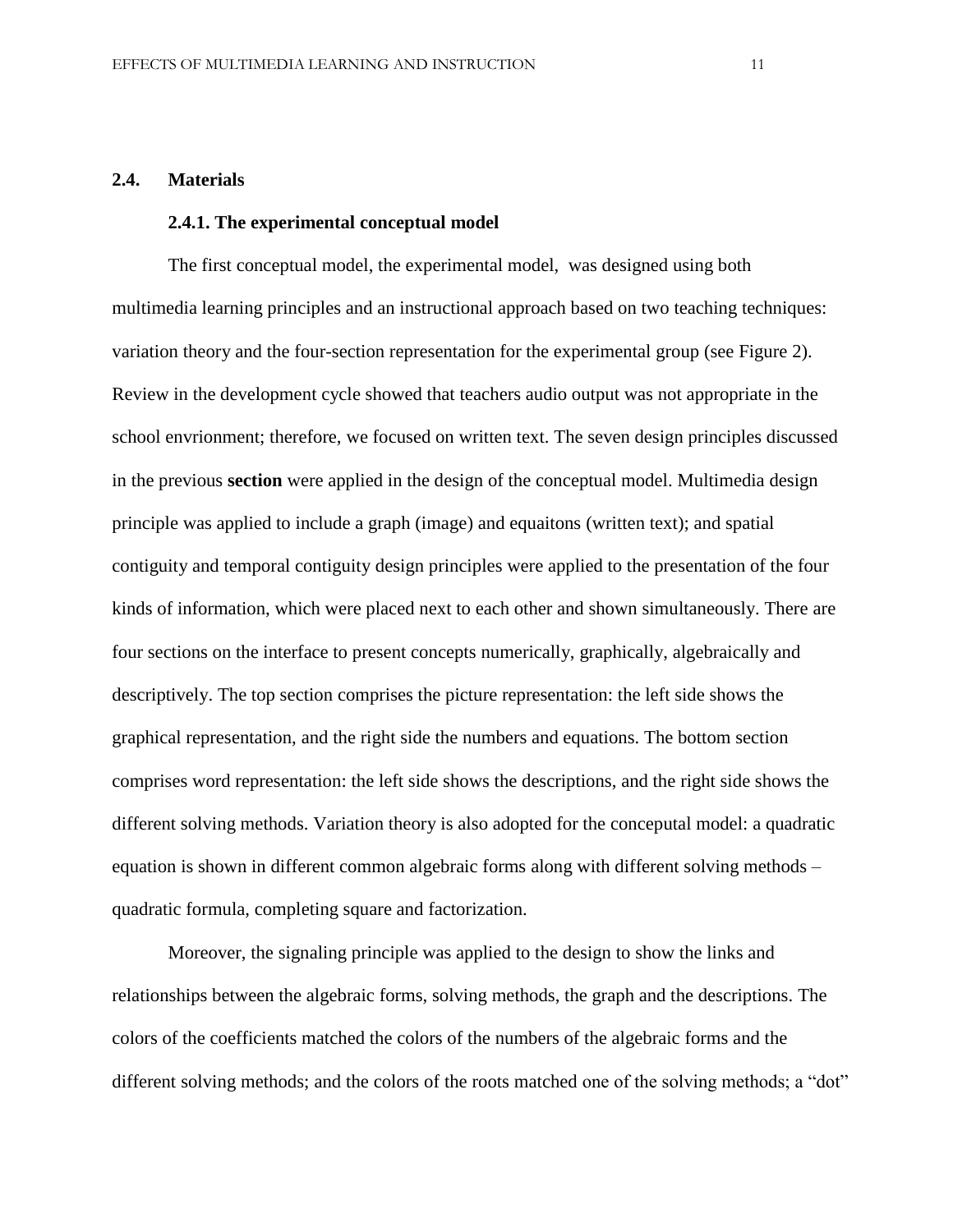was shown at the interception of the parabola and the x-axis (indicating the solution to the quadratic equation. Furthermore, the segmenting principle applied allowed students to manipulate the sliders on the top right corner to see how the coefficients change algebraic forms, the graph, solving methods and descriptions.

The conceptual model used with the control group was based on the multimedia learning principles only, without using the instructional approach that included four-section representation and variations (see Figure 3).

#### **2.4.2. Measures**

Concepts of algebra are defined as the relationships among numbers, algebraic symbols, algebraic expression and graphs; the skills to select appropriate problem-solving methods from those available; algebraic and graphical methods; and the ability to justify the validity of the results and to describe the mathematical ideas (Birkoff & Maclane, 1967; CDC & HKEAA, 2007; Usiskin, 1999). The Curriculum and Assessment (C&A) Guide jointly prepared by the Curriculum Development Council (CDC) and the Hong Kong Examinations and Assessment Authority (HKEAA) in 2007 states that students are expected to understand quadratic equations in any form, to understand the relationships among coefficients and the nature of roots and graphical representations, and to justify which method is best in order to arrive at solutions. This can be considered as conceptual knowledge**.** The properties of algebra concepts can be classified into 4 categories (e.g. Schneider & Stern, 2005): a) Graphical properties: understanding the features of graphs of quadratic functions; b) Concept association: understanding relationships between concepts and other knowledge; c) Evaluation of solutions: justifying the quality of a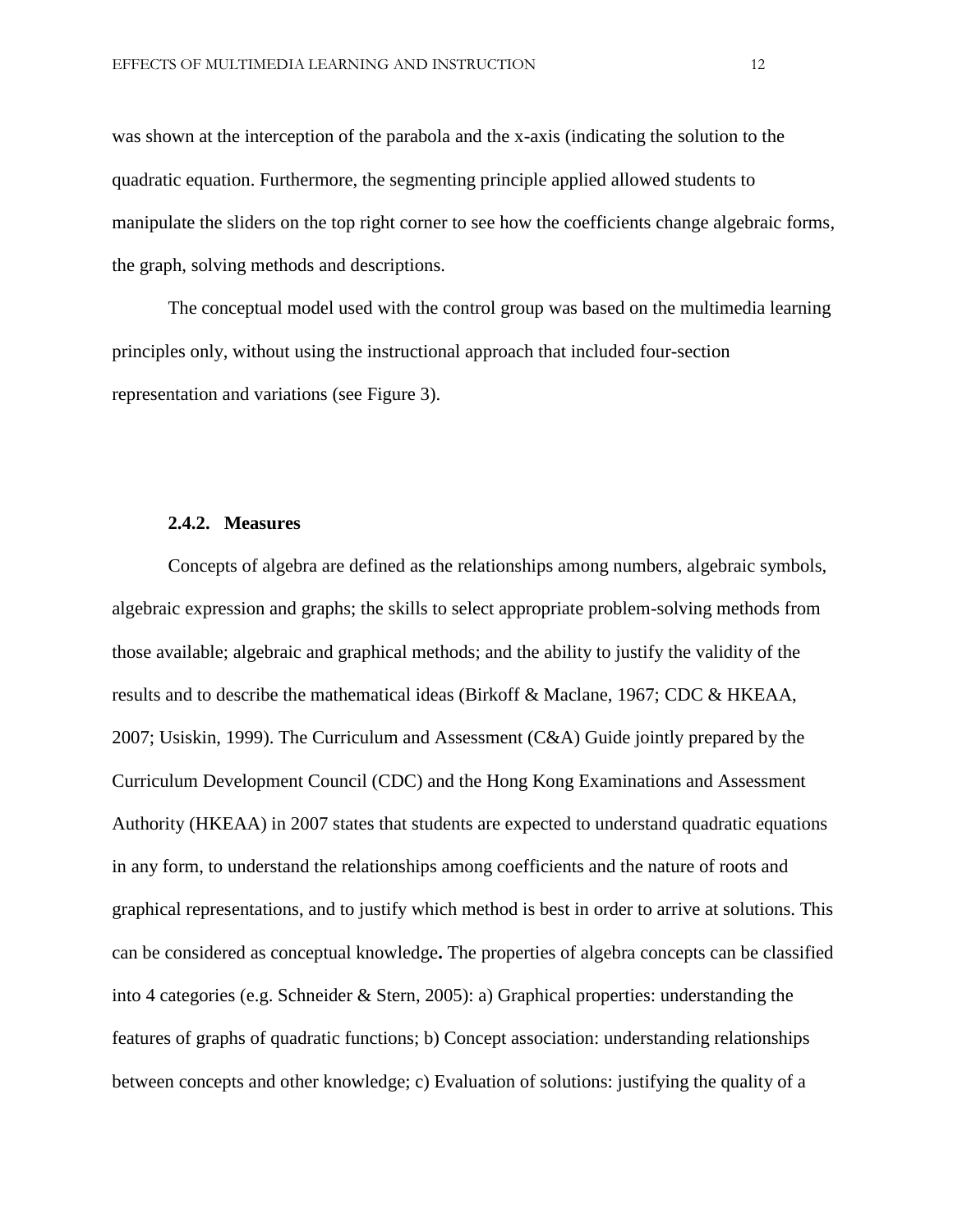solution to a problem; and d) Written explanations: explaining or reasoning through some problems and drawing concept maps of conceptual understanding. The first two catergories can be classified as applying and analysing skills; and the second two categories can be classified as explaining and evaluating skills (CDC & HKEAA, 2007; Kastberg, 2003; Thompson, 2008). Explaining and evaluating skills are considered higher-order thinking; while applying and analyzing skills are considered lower-order thinking. Therefore, in the pre- and post- conceptual knowledge test, the four measures were graphical properties (graph-related questions), concept association (justification of pairs of concepts), evaluation of solutions (justification of solutions) and written explanations (explaining, and concept map) (see Appendix B). Each measure was scored out of 12, adding up to a total of 48.

Procedural skills are usually considered to involve routine skill, computation skill, and the knowledge of how to identify methods and execute procedures (including the knowledge of definitions and theories, specific skills and algorithms, techniques and methods) in a certain problem (Rittle-Johnson & Siegler, 1998). This reflects the guidance from the Joint CDC-HKEAA C&A Guide (2007) which states that students are expected to solve quadratic equations using different methods and forms of a quadratic equation. Therefore, in the two experiments, in the pre- and post- procedural knowledge test, there were 13 questions included for solving equations; forming equations and graphical presentation skills (see Appendix C). Each question was scored out of 3, adding up to a total of 39.

In the tests a full mark of 3 was given for completely correct answers, 2 for correct but incomplete answers, and 1 if partially correct. A score of 0 was given for incorrect and unanswered questions.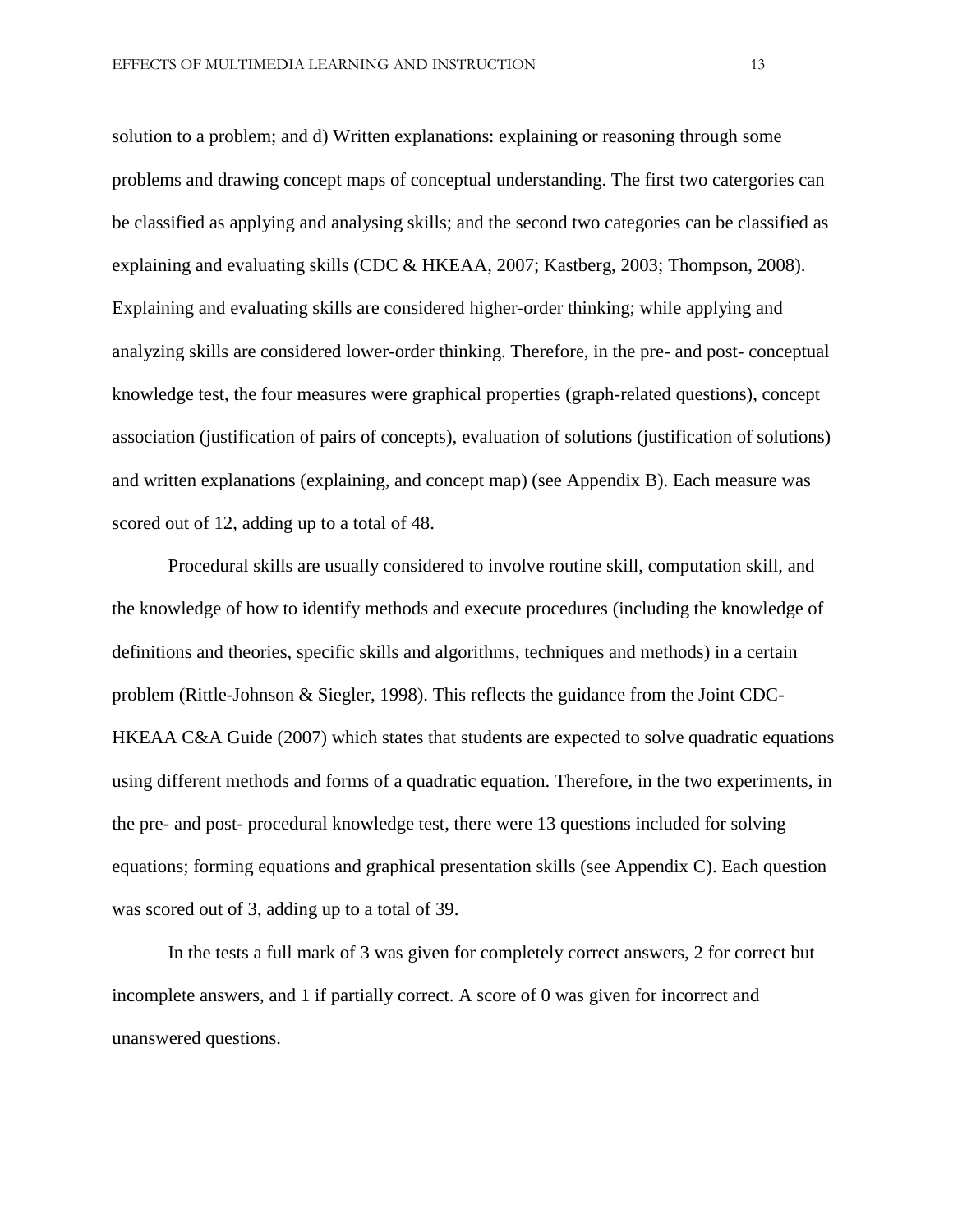In this study, other than using t-test, to analyze the strength of relationship between the pre- and post-tests, Cohen's d effect size (the standardized mean difference) was used. If the effect size was  $\geq 0.2$ , the learning activity was considered to be positive but the activity was only considered to be effective (see Mayer, 2009, p54), if the effect size was medium ( $\geq 0.5$ ) or large  $(≥0.8)$ .

#### **3. Results**

The data collected from the pre- and post-tests reflects the improvement of students' performance from the treatment in the experiment. The analysis of the data using Cohen' d suggested that the two models in the experiment effectively improved performance on conceptual knowledge requiring lower-order thinking skill, but only the experimental design effectively improved performance on conceptual knowledge requiring higher-order thinking skill and procedural knowledge. The analysis also showed that there were no significant differences in both types of prior knowledge; and also showed the experimental group significantly performed better than the control group in all measures of the post-tests. The analysis of interview data further showed that the learning information presented by the instructional approach were important, but could complicate concept learning; and the multimedia learning design principles helped students accept the learning information.

#### **3.1. Analysis of the conceptual knowledge tests**

Table 1 shows the independent sample t-test of the pre-tests for the two groups. The results showed there was no significant difference in prior conceptual knowledge of graphical properties, concept association, evaluation of solutions and written explanation between the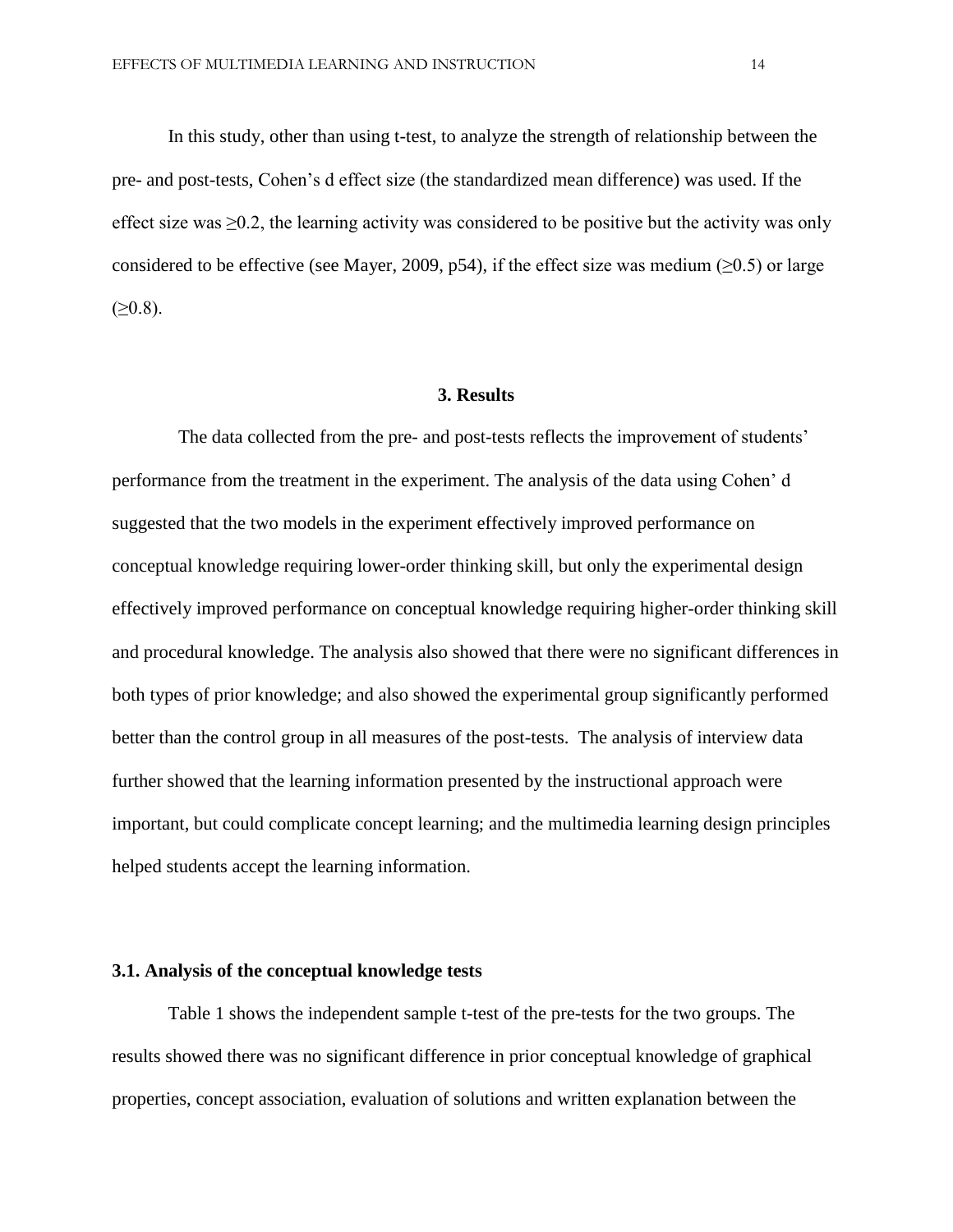$-0.04$  (p=0.97) and t(68) =  $-0.84$  (p=0.41) respectively.

As listed in Table 2, the experimental group significantly attained higher improvements in all the conceptual knowledge – graphical properties, concept association, evaluation of solutions and written explanation with  $t(35) = -7.48$  (p<0.001),  $t(35) = -5.62$  (p<0.001),  $t(35) = -5.62$ 5.72 ( $p<0.001$ ) and  $t(35) = -4.82$  ( $p<0.001$ ) respectively. The Cohen's d values of the four types of conceptual knowledge were 1.25, 0.94, 0.95 and 0.80 respectively, showing large effect size. Moreover, that is, the students learned with the experimental model effectively improved all the four types of conceptual knowledge.

Moreover, Table 3 shows the control group significantly attained higher improvements in graphical properties, concept association, written explanation and procedural knowledge with  $t(33) = -5.74$  (p<0.001),  $t(33) = -3.64$  (p<0.01),  $t(33) = -2.45$  (p<0.05) and  $t(33) =$  respectively. The Cohen's d values of the three types of conceptual knowledge were 0.81, 0.53 and 0.23 respectively, showing only graphical properties and concept association had medium or above effect sizes. These showed that the students who learned with the model in the control group only effectively improved their conceptual knowledge of graphical properties and conception association.

Table 4 is the results of applying independent sample t-test of the post-test. The experimental group students' concept association, evaluation of solutions and written explanation were significantly higher than the control group students with  $t(63) = 2.83$  (p<0.01), t(68) = 2.01 (p<0.05) and t(65) = 3.17 (p<0.01) respectively.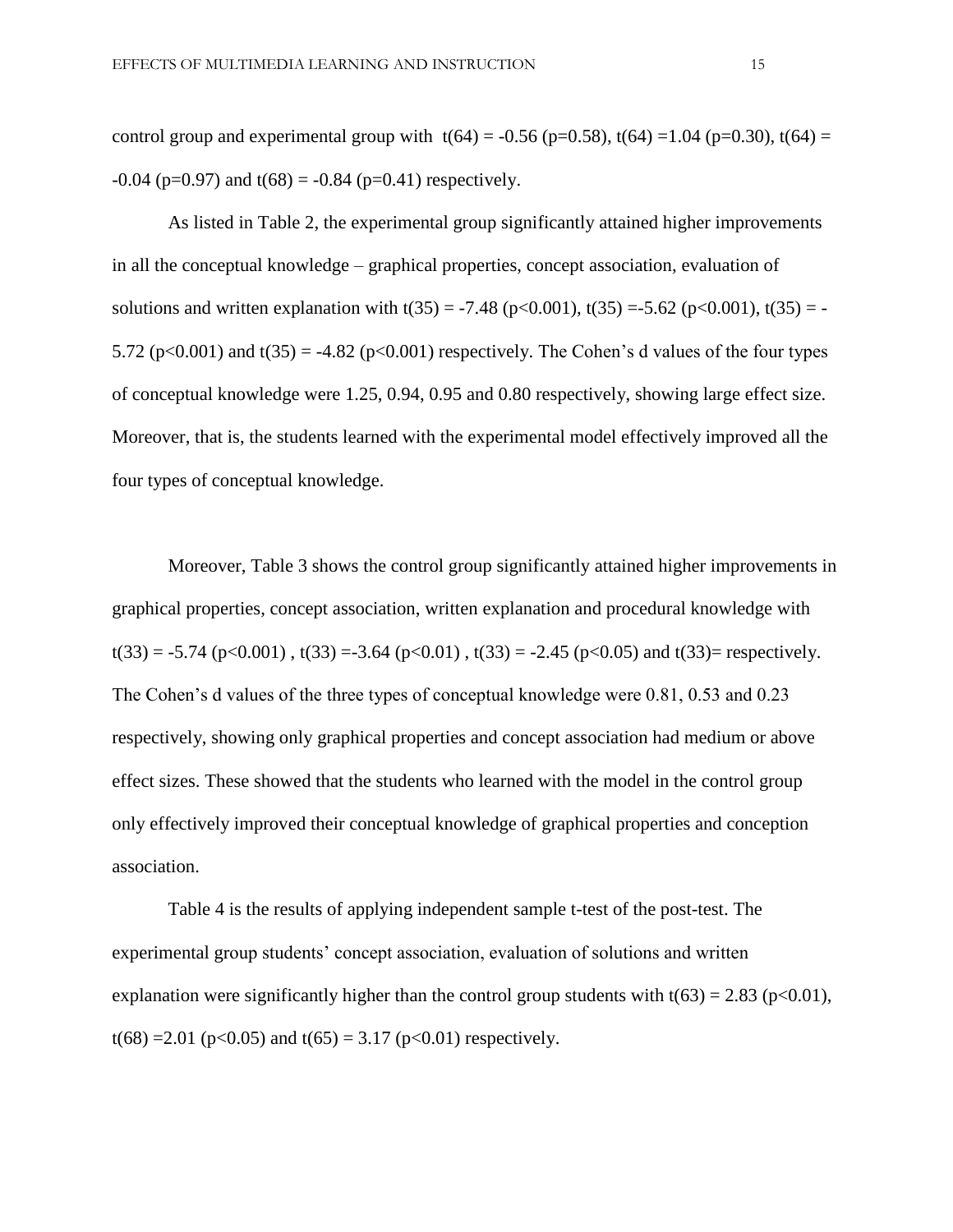#### **3.2. Analysis of the procedural knowledge tests**

No significance difference was shown in prior procedural knowledge between the control  $(M=20.06, SD=11.83)$  and experimental group  $(M=21.24, SD=10.91)$ ,  $t(67)=1.96, p=0.054$ . Moreover, according to a dependent sample t-test in then experimental group, the score in the post-test (M=32.31, SD=8.58) was significantly higher than that in the pre-test (M=26.22, SD=10.35),  $t(35)$ = -5.57,  $p<0.001$ , d=0.93, showing a large effect size. Furthermore, there was significant difference in score between the pre-test (M=21.24, SD=10.91) and post- test  $(M=25.24, SD=12.29)$  in the control group, t(33) = -3.14, p<0.01, d=0.35, showing a low effect size. Finally, the experimental group (M=32.31, SD=8.58) significantly outperformed the control group (M=25.24, SD=12.29) in the procedural knowledge test,  $t(59)$ , t=2.78, p<0.01.

### **3.3. Analysis of the semi-structured interviews**

To examine how the instructional approach and multimedia learning principles foster concept learning in mathematics, five of the students who had considerable improvement in the experimental group were interviewed in order to investigate how the design stimulated their thinking to redevelop their algebra conceptual understanding. The data collected from the interviews were very consistent. Most of the students shared similar ideas about how the design facilitated their learning. The analysis of the interview data showed the students found that the four-section information, and various solving methods, quadratic equations and formulae presented by the model were important to concept learning, and that the information presented may have been confusing if the functions of manipulating and color matching had not been included.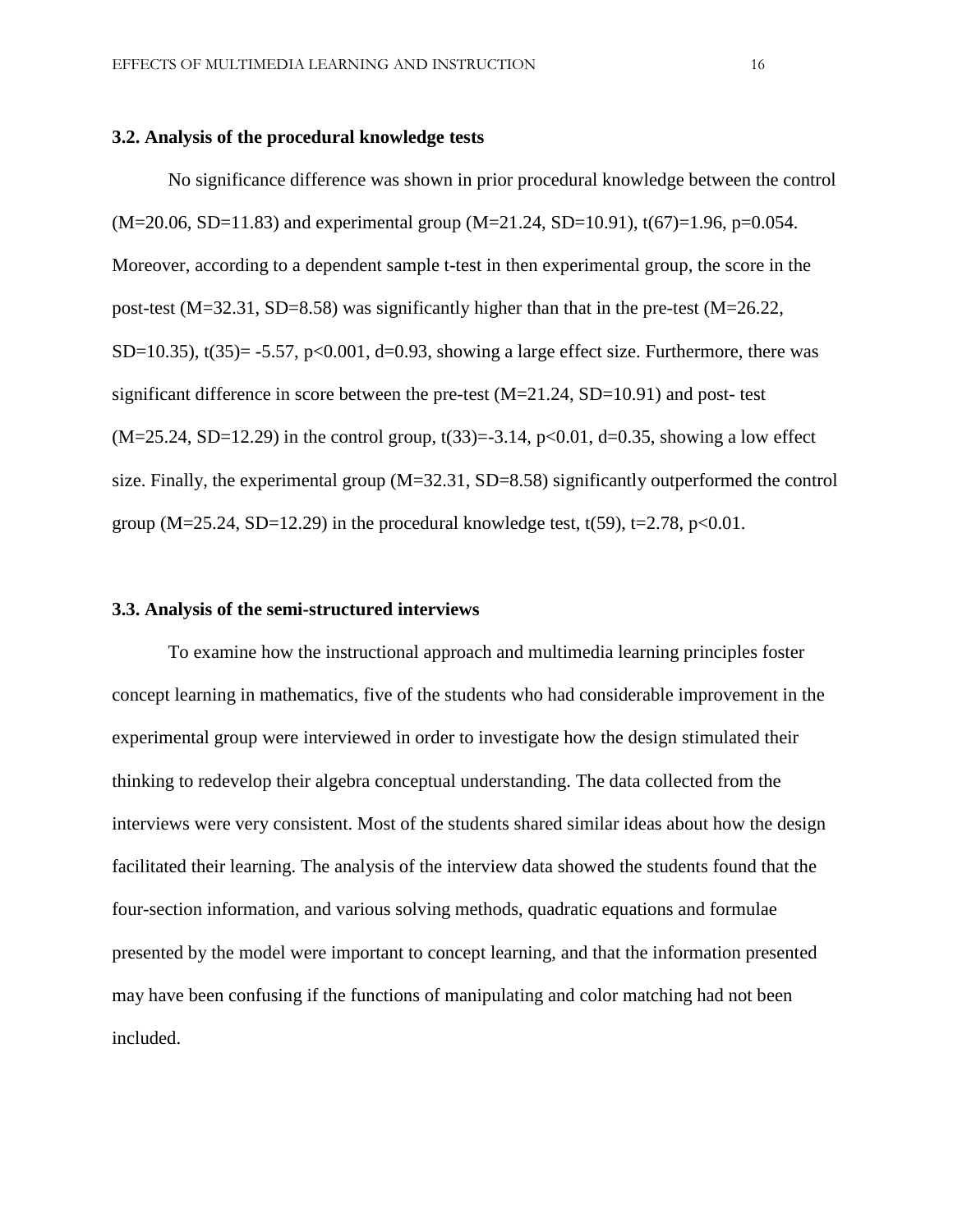### **3.3.1. Importance of the instructional approach**

Data from the interviews showed that the four-section representation helped students see the relationships among equations, solving methods and the graphs, and the section description supported this with direct explanations of the three sections. Moreover, without the information presented by the four-section representation, the students felt they may have experienced difficulties during learning. The following excerpts show the students talking about the foursection representation.

*Student 1: 'It would have been difficult to learn without the four-section interface ...'*

*Student 2: 'I think the sections of the description and solving method are very important to the design. Without them, it would be very difficult for me to figure them problems out myself, and see their connections.... '*

*Student 5:'If the sections of descriptions and different solving methods had not been shown, I would have feel something was lacking…it would really have felt incomplete.'*

The interview data also showed that the variations helped them to see the relationships among different solving methods and among equations. The students agreed that the different forms of an equation and its different solving methods allowed them to compare information and thus facilitate thinking, for example, as shown in the following excerpts: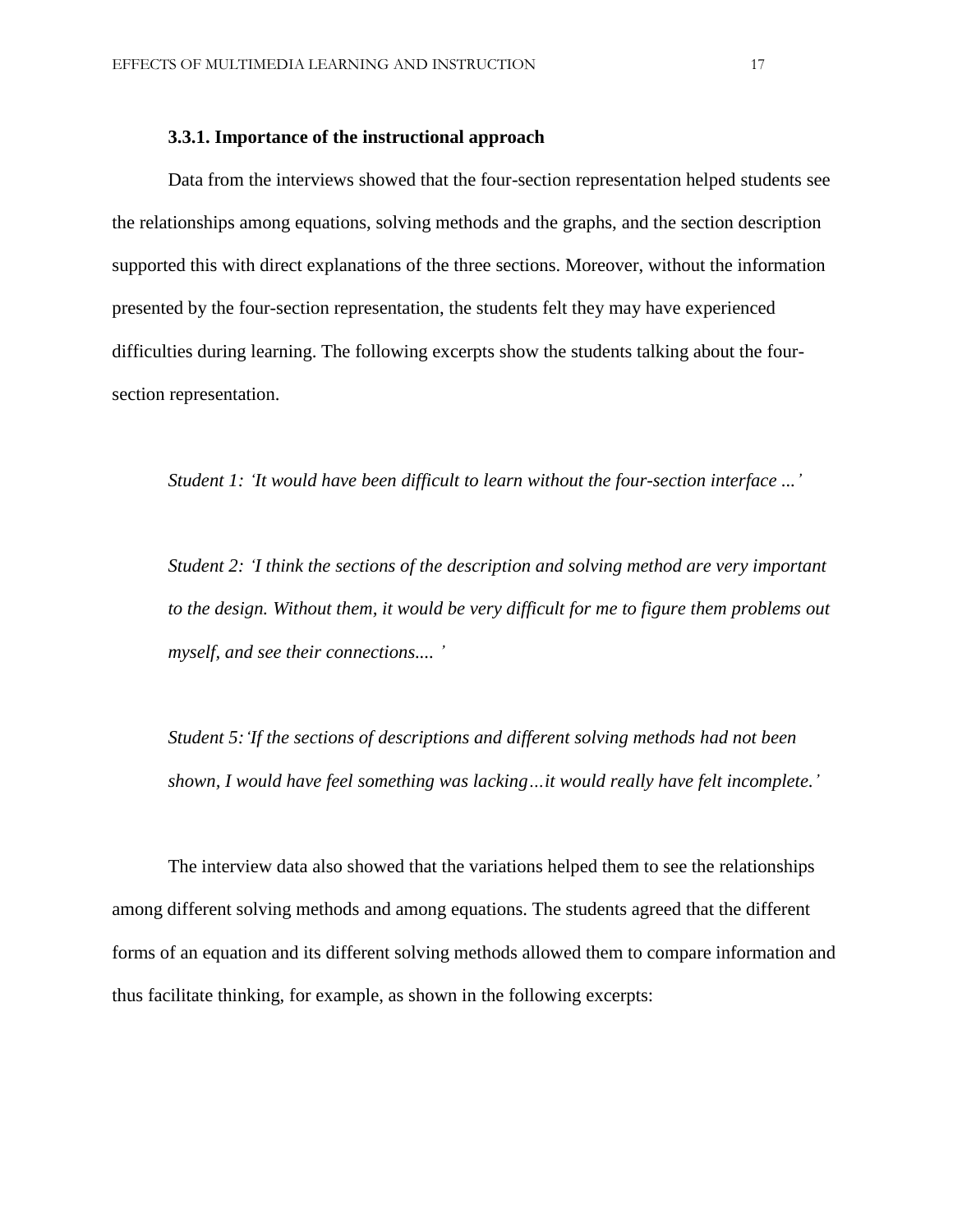*Student 3: 'Different solving methods and forms of an equation shown at same time, and it was helpful. It showed all the information to me.'*

*Student 4: 'Different solving methods were helpful. I could understand that one quadratic equation could be solved by the different methods. ..'*

### **3.3.2. Potential problems of the instructional approach**

The various forms of information on the four-section representation were helpful to the students. However, the data of the interviews showed that students still experienced difficulties with large amounts of information. The students expressed the information presented by the instructional approach, equations and graph presented by the model was annoying; and the information became meaningless without the color matching. These were supported by the following excerpts.

*Student 2: 'If there were no color matching, the interface would be a lot more difficult: just a set of numbers and no way to know how they were related. The color matching provided useful hints for understanding the information. '*

*Student 4: 'The different numbers, equations and graph were anonying.'*

*Student 5: 'There was too much information…'*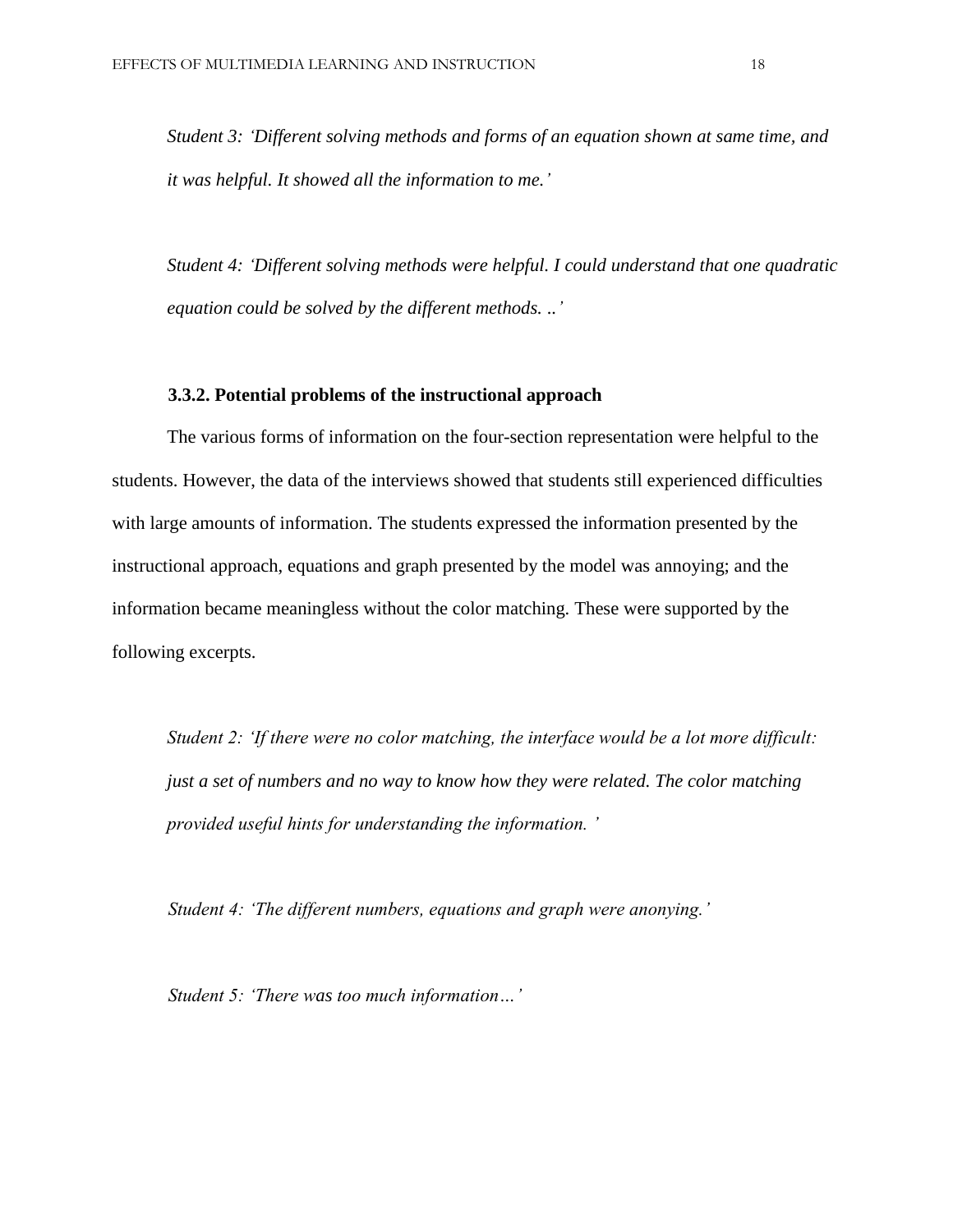### **3.3.3. The role of the multimedia learning principles**

Furthermore, the data revealed that the two major design elements – color matching and interactive, derived from the signaling and segmenting principles, helped students accept the various information presented the four-section representation.

During the interviews, the students mentioned the color matching very often when they explained how they learned with the model. They agreed that the color matching and the graph dots did not confuse them. On the contrary, these features alerted them to the relationships among numbers, solving methods, graphs, descriptions and equations. This, derived from the signaling principles, allowed them to conceptualize all the subject content by understanding how the coefficients affect the properties of the graph, the solving methods and the solutions, and by understanding differences in the solving methods. This is shown in the following excerpts of some of the students talking about how the color matching and the graph dots worked with the information provided.

*Student 1: 'The color matching linked the related content and I could see relationships among the equations. It was faster for me to see their relationships. '*

*Student 1: 'It was clear that the dots were roots. They were the x-intercepts on the graph.'*

*Student 2: 'They (colors) showed the relationships among the numbers, a, b and c (coefficients). They were represented in the same color (color matching).'*

*Student 3: 'I could look at the colors and know which of a or b were related.'*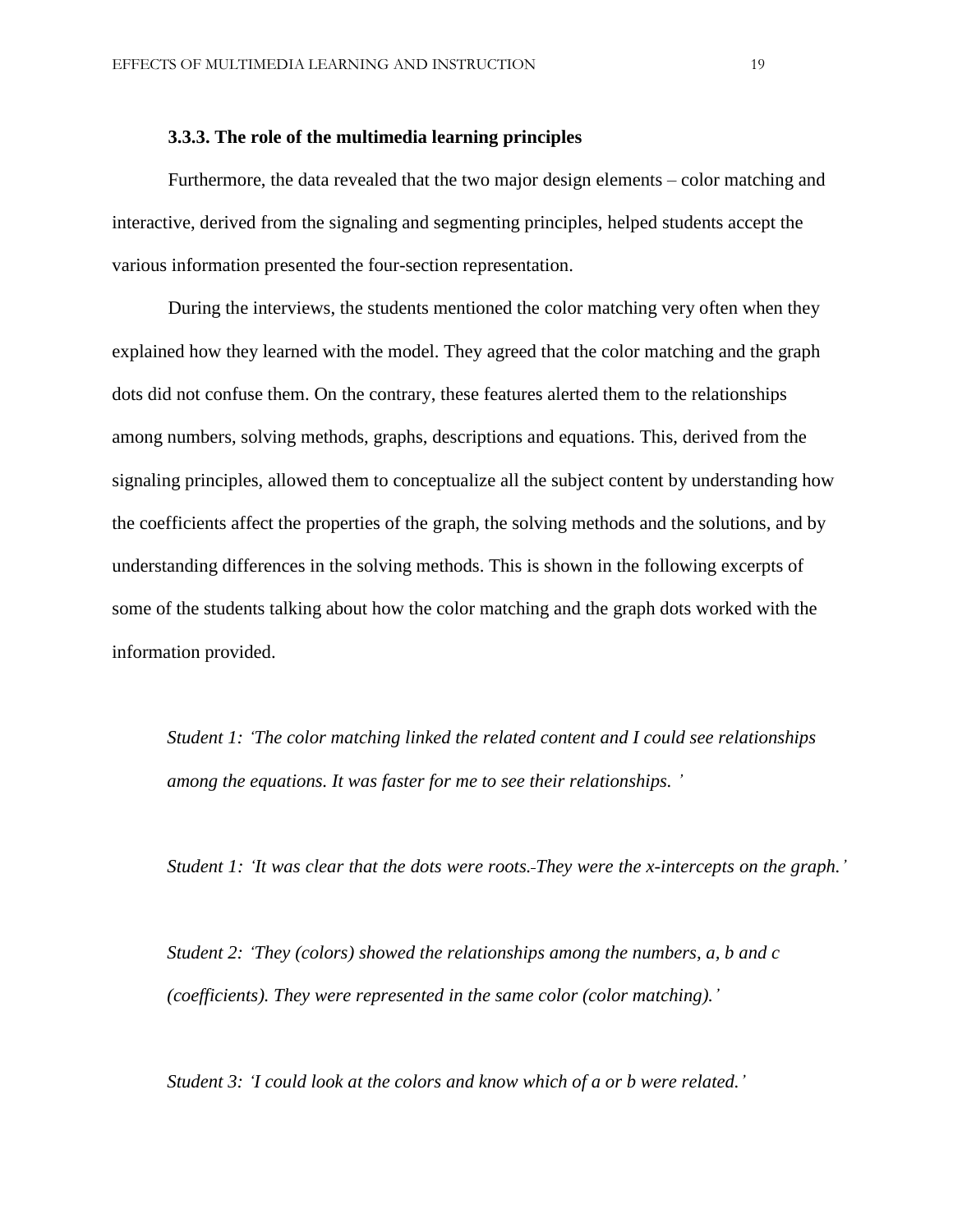*Student 4: 'It was easier to understand because the colors matched: a matched a, b matched b and c matched c'*

*Student 5: 'This color matching helped me see the connections among the sections.'*

In addition, the interviews also showed the importance of the segmenting principle in the design. The data revealed that learning occurred when the students experienced the changes in different information by trying different values at their own pace. Different students tried different values; they had individual experiences with the information. One of the students referred to learning with this model as "one-to-one" learning. They explained that typical classroom teaching methods did not create an effective concept-learning environment, whereas the interactive and individual self-learning activities did. The followings excerpts illustrate how students learned by trying different values.

*Student 1: 'When I tried different appropriate values, I could see the changes in the values of A, B and C. Because I experienced it, I understood the changes...'*

*Student 2: 'I successfully learned new concepts when I experienced changes in the subject content by adjusting the values.'*

*Student 3: 'I could try and change the values to see which values correspond to this graph and which values do not. This helped me understand.'*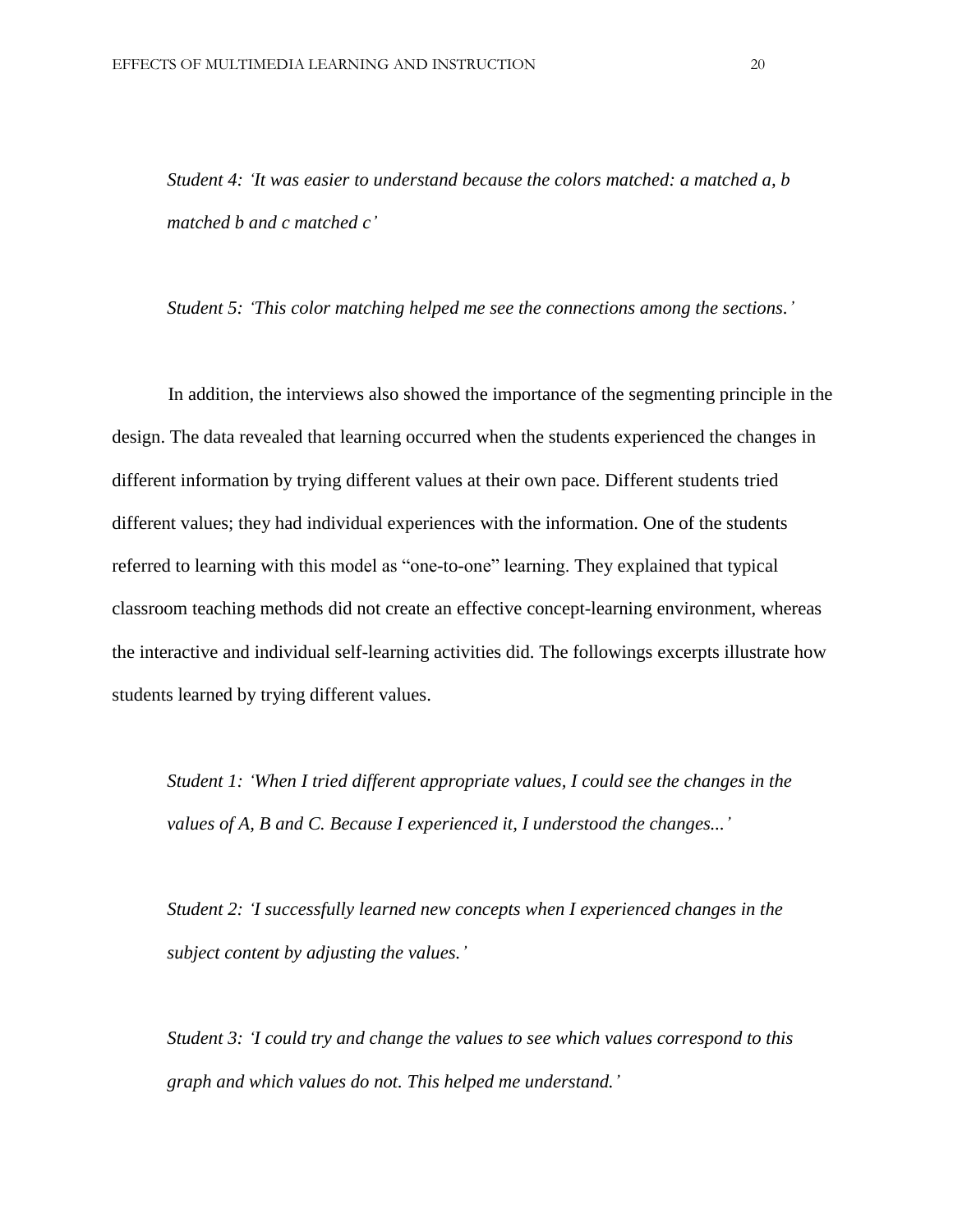*Student 4: 'I think it is better for me to control how I learn because I will remember it longer and have a deeper understanding.'*

*Student 5: 'I think this one-to-one learning is better. Normal lessons offer fewer opportunities to think. '*

### **4. Discussion**

The main goal of this study was to investigate the effects of multimedia learning principles and an instructional approach on the design of a conceptual model for algebra learning. The results revealed that both groups effectively improved mathematical applying and analyzing skills - graphical representation and concept association. These skills can be referred to as lowerorder skills. This finding supports the results of transfer tests of coherence signaling, spatial and temporal contiguity, and segmenting principals of multimedia learning (Mayer, 2009). However, only the experimental model resulted in an effective improvement in higher-order thinking mathematics - explaining and evaluating skills. This may be because the higher complexity of explaining and evaluating skills, compared to the lower-order thinking skills, that requires deeper conceptual understanding on the topics. This finding suggests that the use of multimedia learning principles alone may not be sufficient for an effective conceptual model design for mathematics learning.

Learning with a conceptual model develops or redevelops the conceptual understanding (Churchill, 2007, 2011). This understanding represents how students organize and generalize knowledge and concepts (Brophy, 2001). A more complete conceptual understanding allows students to access and apply easily for framing their knowledge (Brophy, 2001). In addition,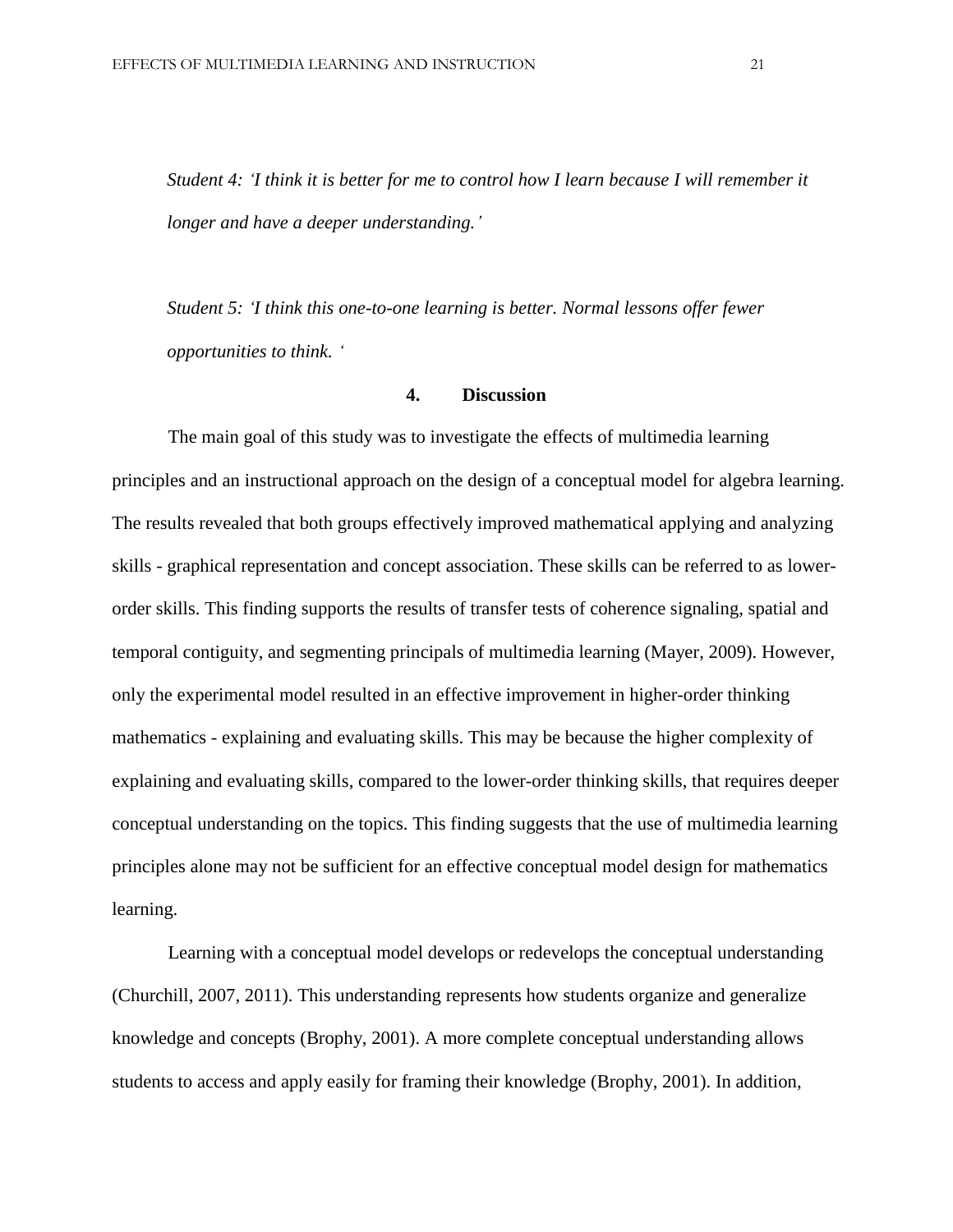there were no learning activities for developing explaining and evaluating skills during the study period. The experimental model effectively developed the skill in the students, but the control model did not. This suggests that the conceptual understanding developed by the experimental design is more accessible and easily applied. That is, the understanding is more transferable to explaining and evaluating skills. Furthermore, the experimental group outperformed the control group on procedural knowledge. There was no procedural knowledge learning activity during the study period. This shows that the conceptual understanding of the participating students redeveloped in the experimental group is more likely to be transferred to procedural skills, supporting the research that students develop conceptual understanding first and use this knowledge to choose the right solutions or procedures to solve mathematics problems (see, Geary, 1994; Gelman & Williams, 1998) . This suggests that the experimental design helped students redevelop a more complete conceptual understanding of quadratic equations that is easily translated to procedural skills.

Analysis of the interviews for the experimental group helped the author to understand how the participating students learned with the conceptual model. The different forms of a piece of information presented simultaneously were shown to stimulate thinking by suggesting comparisons, and the description section that coordinates the other three sections engaged student thinking by connecting the other three sections, which are in line with the suggestions from NCTM 2000.

Moreover, students were required to understand all the information presented in the model to get a more complete conceptual understanding. This large amount of information may complicate learning. However, the results showed that by applying multimedia learning to the design, students had more opportunity to catch the relationships between numbers, equations,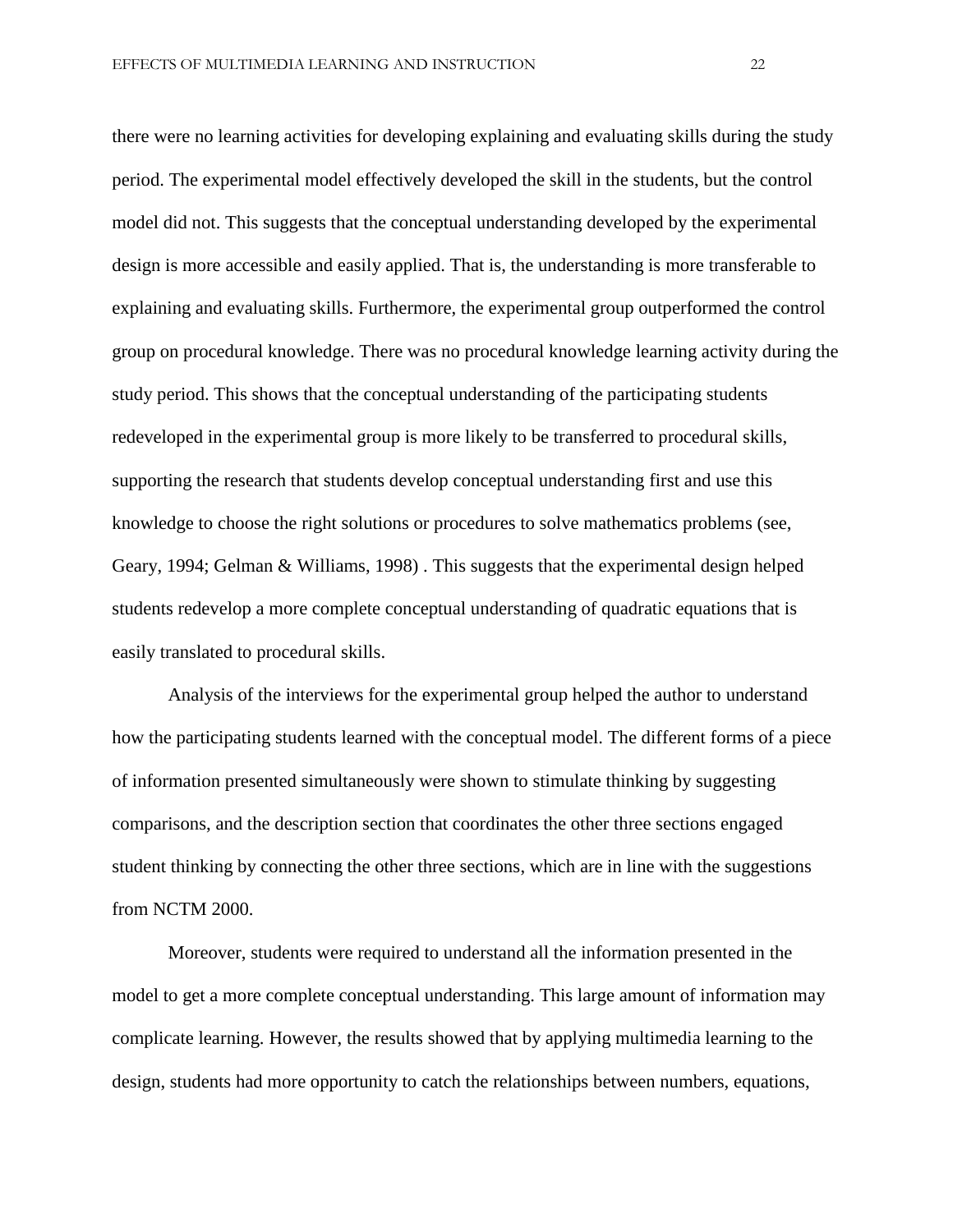formulae and the graph. The signaling principle (color matching and dots) facilitates concept learning by alerting students to points on the graph and other algebraic forms to see their differences, allowing them to identify the formula and the solving methods easily. The segmenting principle also allowed them to observe and understand the information presented in the model at their own pace. Applying multimedia learning principles helped the students understand learning information presented by the instructional approach. These results strongly suggests that the extra information from the instructional approach, which includes the variations and four-section representation, could be simplified in students' concept learning when multimedia learning design principles are applied.

Finally, these findings indicate a positive belief in using the instructional approach and multimedia learning principles in the design of the conceptual model for algebra learning.

### **5. Conclusions**

In the experimental design, multimedia learning principles and the instructional approach work together to maximize the effectiveness of the redevelopment of conceptual understandingstudents are likely to process effectively different items of information shown simultaneously by exploring and experiencing, and to develop their own more complete conceptual understanding in mathematics. The more complete conceptual understanding is easily assessed and applied by students for transferring to higher-order thinking skills and procedural knowledge. Therefore, the learning objects for concept learning in mathematics should be designed to reduce risk of cognitive overload and stimulate thinking in such a way that teaching takes place in a specific domain. Other than applying multimedia learning principles, learning information should be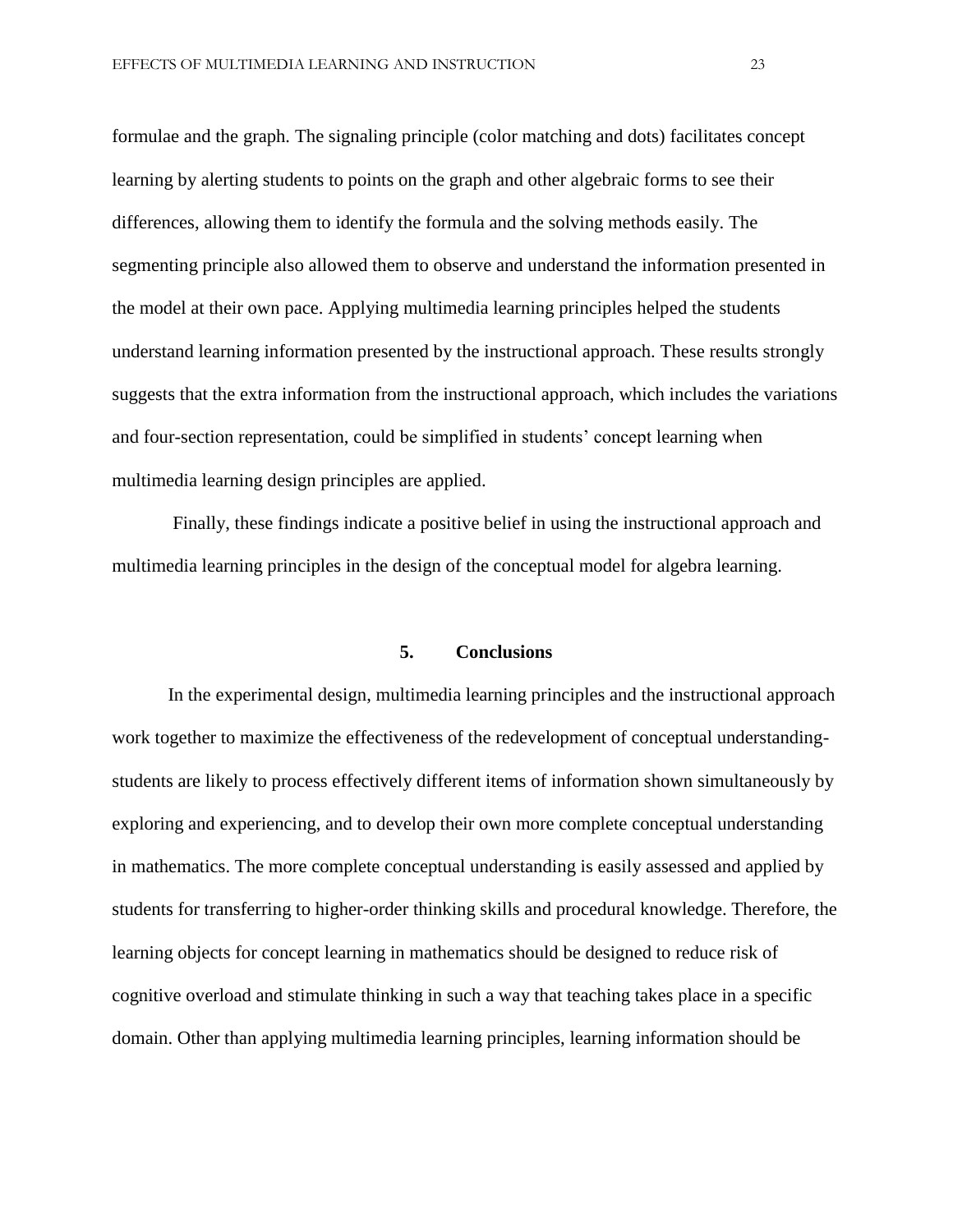arranged and presented using effective teaching techniques related to the concept that the learning object intends to develop.

The results of this study are very important for guiding the instructional designers to design and develop more effective learning objects for concepts learning, and guiding teachers to identify effective digital educational resources for their teaching and learning. The instructional designers and teachers should take cognitive processing and instructional method account into designing or choosing their resources. By using an additional instructional approach, the positive effects of conceptual models can be improved. This study supports developing conceptual understanding can be beneficial in mathematics education.

Moreover, the experiments conducted on multimedia learning design principles covered many other subjects (Mayer, 2009); and variation theory is suggested to be used as guiding principle to design teaching and learning activities in schools (Ling & Marton, 2004). The results of this study support a belief for exploring the possibility of using instructional approach in other non-mathematics subjects.

Although this study appears to support the applicability of multimedia learning principles and the instructional approach in algebra concept learning, more experiments are needed to extend the findings of this study to other mathematics topics, and to determine the effectiveness of the instructional approach itself. Moreover, the different colors were used in the matching when signaling principles were applied. Students with learning abilities - color blind – may not be able to tell the differences. Future research needs to examine the effect of using different font, sizes, and styles. Final, to understand the impact that the experimental design may have on mathematical learning, future research needs to examine what other potential learning and instructional theories should be included in the instructional approach.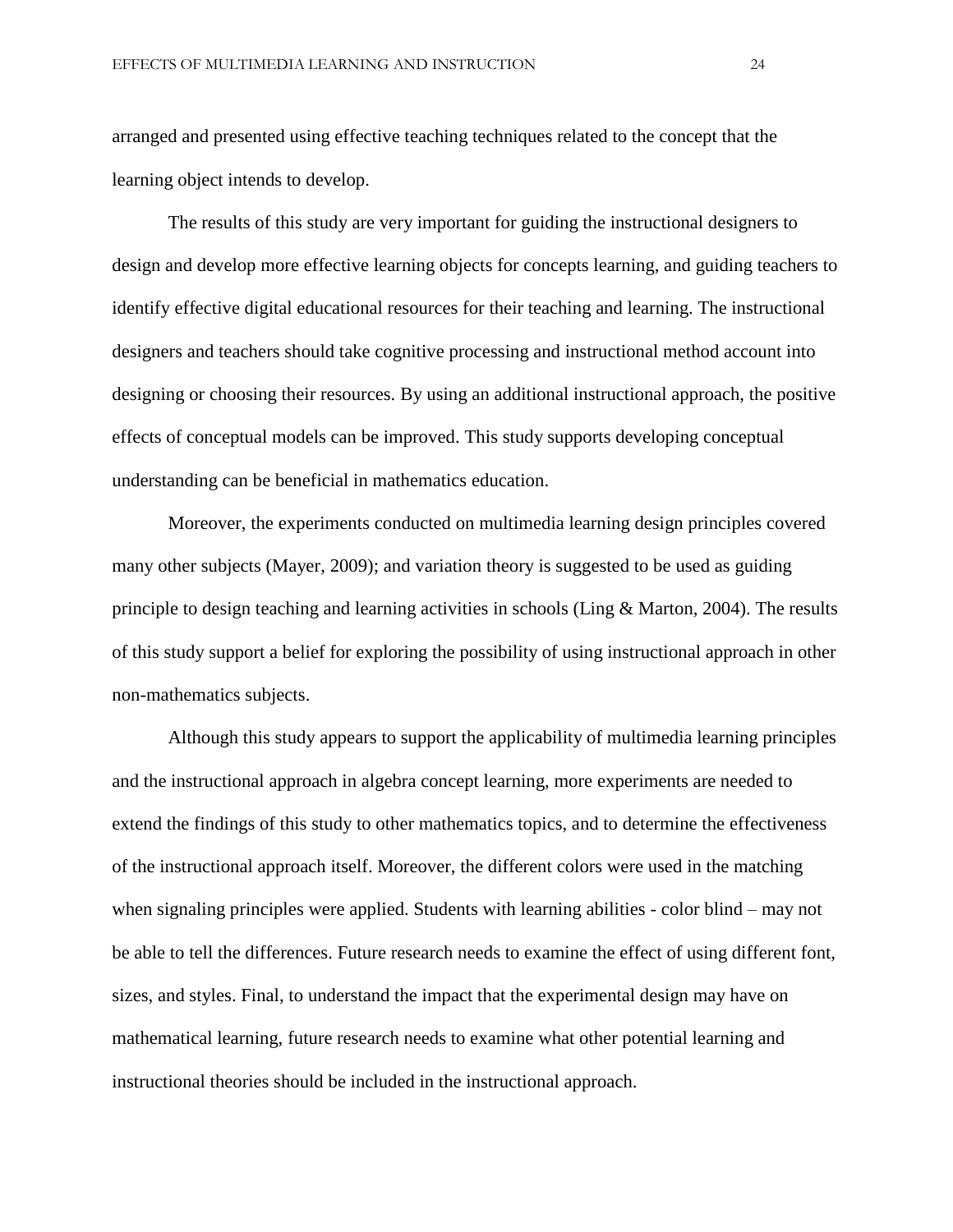### **References**

- Ainsworth, S. (1999). The functions of multiple representations. *Computers & Education*, 33, 131–152.
- Baddeley, A. (1992). Working memory. *Science*, 255, 556–559.
- Bikhoff G., & Maclanes S. (1967). *Algebra,* New York, NY: MacMillan Co.
- Brophy, J. (2001). Ed. Subject-specific instructional methods and activities. *Advances in Research on Teaching*, New York, NY: Elsevier.
- Cai, J., & Hwang, S. (2002). Generalized and generative thinking in U.S. and Chinese students' mathematical problem solving and problem posing. *Journal of Mathematical Behavior, 21*, 401–421.
- Churchill, D. (2007). Towards a useful classification of learning objects. *Education Technology Research and Development, 55*, 479–497
- Churchill, D. (2011). Conceptual model learning objects and design recommendations for small screens. *Educational Technology & Society*, 14, 203–216.
- Churchill, D. (2013). Conceptual model design and learning uses. *Interactive Learning Environments*, 21, 54–67.
- Churchill, D. (In press). Presentation design for "conceptual model" learning objects. *British Journal of Education Technology*.
- Churchill, D., & Hedberg, G. (2008). Learning object design considerations for small-screen handheld devices. *Computers & Education,* 50, 881–893.
- Curriculum Development Council, & Hong Kong Examinations and Assessment Authority. (2007). *The New Senior Secondary Mathematics Curriculum and Assessment Guide* (Secondary 4- 6). Hong Kong, China: The Government Printer.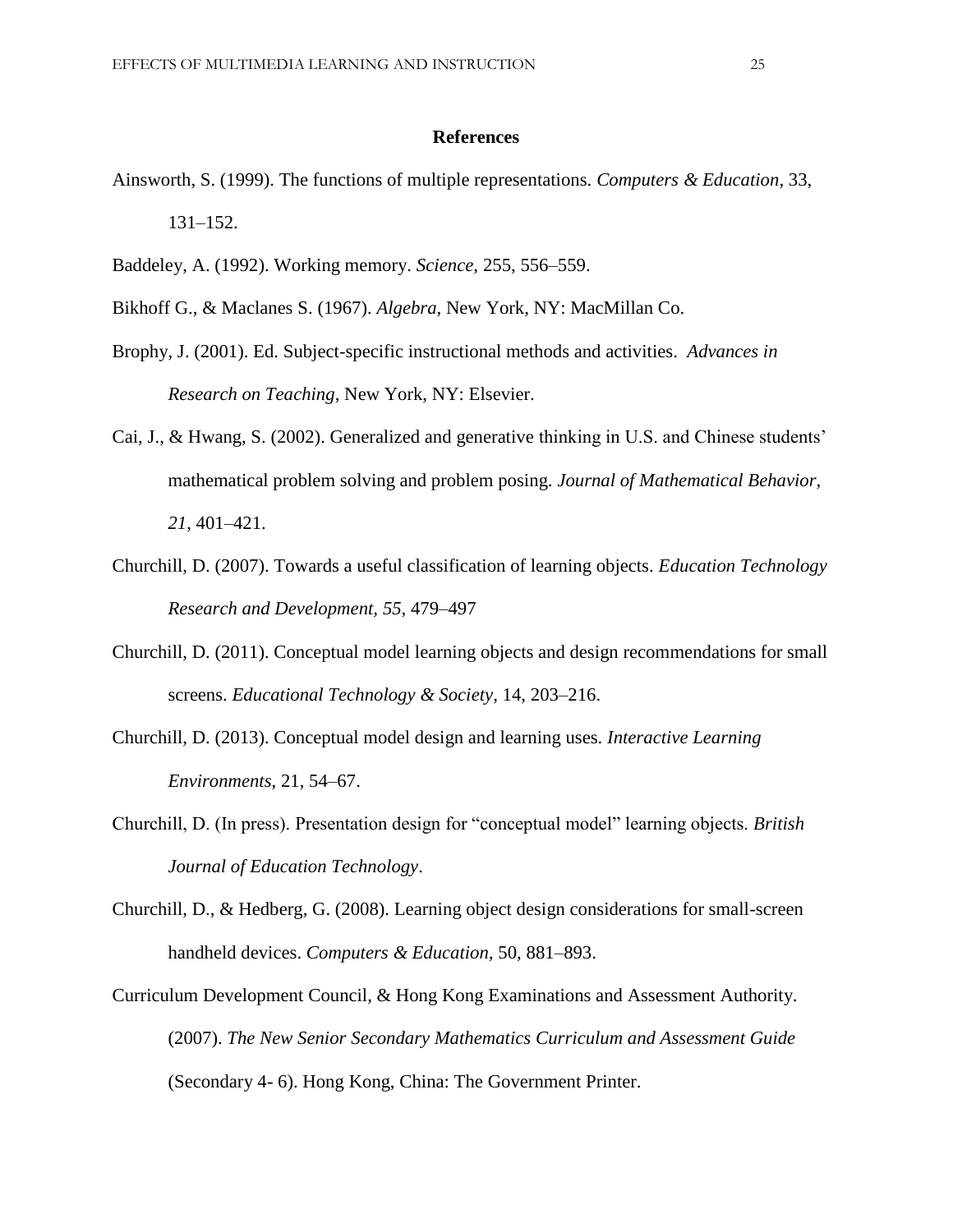- Geary, D. C. (1994). *Children's mathematical development: Research and practical applications*. Washington, DC: American Psychological Association.
- Gelman, R., & Williams, E.M. (1998). Enabling constraints for cognitive development and learning: Domain specificity and epigenesis. In W. Damon (Series Ed.), D. Kuhn, & R.S. Siegler (Vol. Eds*.), Handbook of Child Psychology: Vol. 2. Cognition, Perception, and Language* (5th ed., pp. 575–630). New York, NY: Wiley.
- Gu, L., Huang, R., & Marton, F. (2004). Teaching with variation: A Chinese way of promoting effective mathematics learning. In L. Fan, N. Y. Wong, J. Cai, & S. Li (Eds.), *How Chinese learn mathematics: Perspectives from insiders* (pp. 309–347). Singapore: World Scientific.
- Kastberg, S. (2003). Using Bloom's taxonomy as a framework for classroom assessment. *Mathematics Teacher*, 96, 402–405.
- Kirschner, P. A. (2002). Cognitive load theory: Implications of cognitive load theory on the design of learning. *Learning and instruction*, 12, 1–10.
- Ling, L. M., & Marton, F. (2011). Towards a science of the art of teaching: Using variation theory as a guiding principle of pedagogical design. *International Journal for Lesson and Learning Studies*, *1*(1), 7-22.
- Mallet, D.G. (2007). Multiple representations for systems of linear equations via the computer algebra system Maple. *International Electronic Journal of Mathematics Education*, 2, 16–32.
- Marton, F., Tsui, A. B. M., Chik, P., Ko, P. Y., Lo, M. L., & Mok, I. A. C. (2004). *Classroom discourse and the space of learning.* Mahwah, NJ: Lawrence Erlbaum.
- Mayer, R. E. (2009). *Multimedia learning.* New York, NY: Cambridge Press.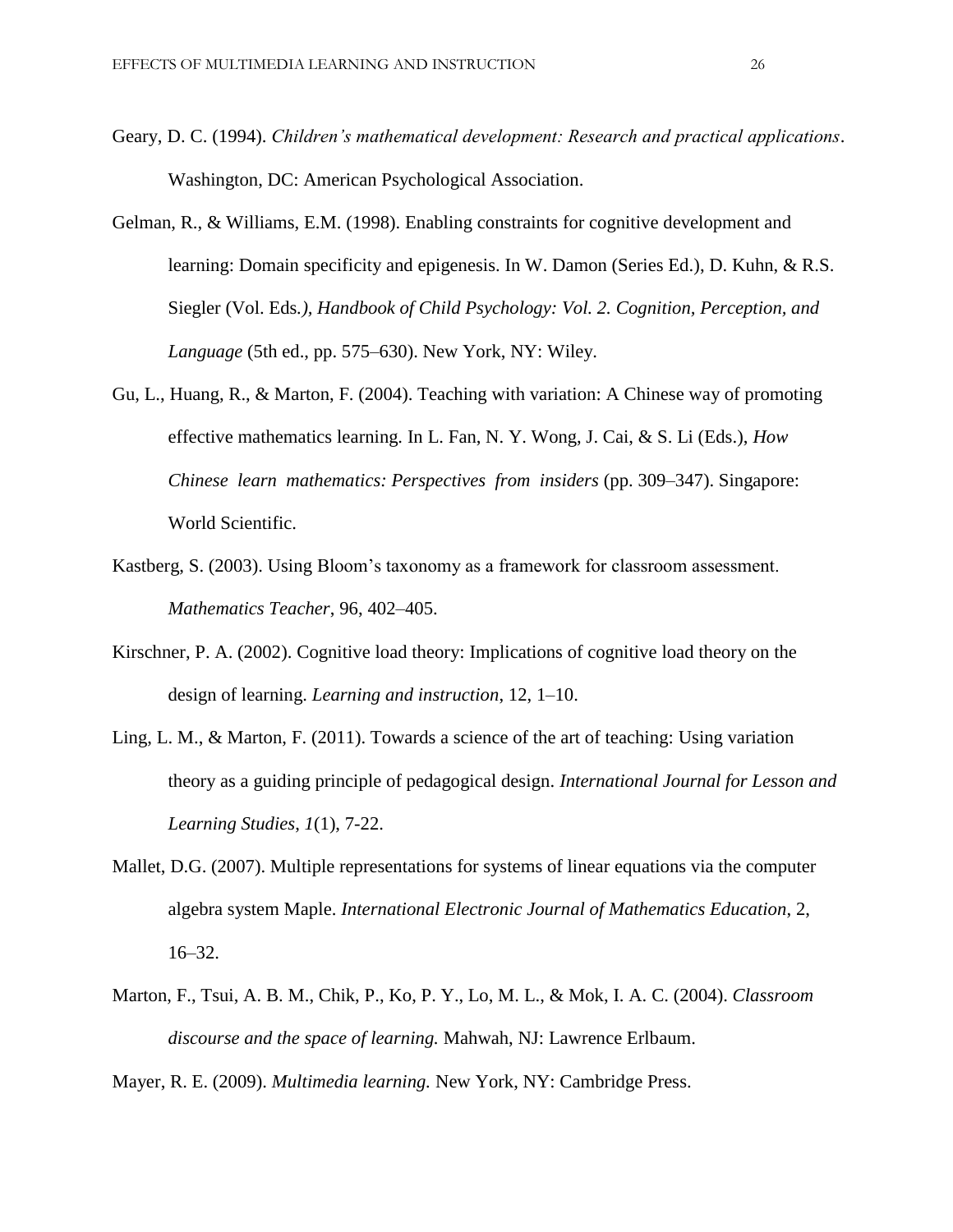- Mok, I. A. C. (2009). *Learning of algebra inspiration from students' understanding of the distributive law*. Hong Kong, China: Hong Kong Association for Mathematics Education.
- Mok, I. A. C., & Lopez-Real, F. (2006). A tale of two cities: A comparison of six teachers in Hong Kong and Shanghai. In D. Clarke, C. Keitel, & Y. Shimizu (Eds.), *Mathematics classrooms in 12 countries: The insiders' perspective (pp. 237–246). Rotterdam,* Netherlands: Sense Publishers B.V.
- Moreno, R., & Valdez, A. (2005). Cognitive load and learning effects of having students organize pictures and words in multimedia environments: The role of student interactivity and feedback. *Educational Technology Research and Development*, 53, 35–45.
- National Council of Teachers of Mathematics (2000). *Principles and standards for school mathematics*. Reston, VA: Author.
- Paas, F., Renkl, A. & Sweller, J. (2003). Cognitive load theory and instructional design: recent developments. *Educational Psychologist,* 38: 1–4.
- Rittle-Johnson, B., & Siegler, R. S. (1998). The relation between conceptual and procedural knowledge in learning mathematics: A review. In C. Donlan (Ed.), *The development of mathematical skills* (pp. 75–328). Hove, UK: Psychology Press.
- Schneider, M., & Stern, E. (2005). Conceptual and procedural knowledge of a mathematics problem: Their measurement and their causal interrelations. *Proceedings of the 27th Annual Conference of the Cognitive Science Society.*
- Sweller, J. & Chandler, P. (1991). Evidence for cognitive load theory. *Cognition and Instruction*, 8, 351–362.
- Thompson, T. (2008). Mathematics teachers' interpretation of higher-order thinking in Bloom's taxonomy. *International Electronic Journal of Mathematics Education*, 3, 96–109.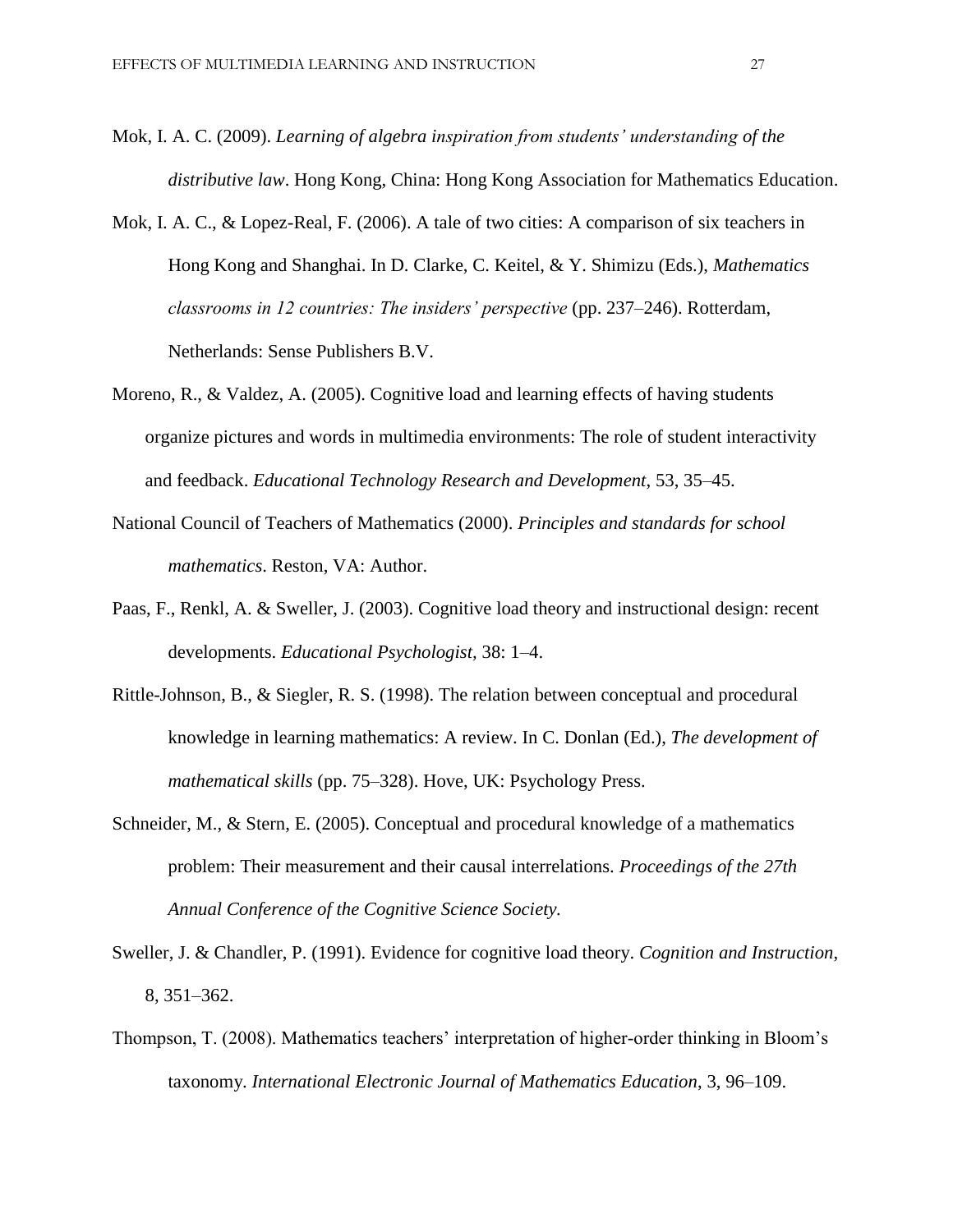Usiskin, Z. (1999). Conceptions of school algebra and uses of variables. In B. Moses (Ed), *Algebraic thinking, grades k–12: Readings from NTCM's school-based journals and other publications* (pp. 7–13). Reston, VA: National Council of Teachers of Mathematics.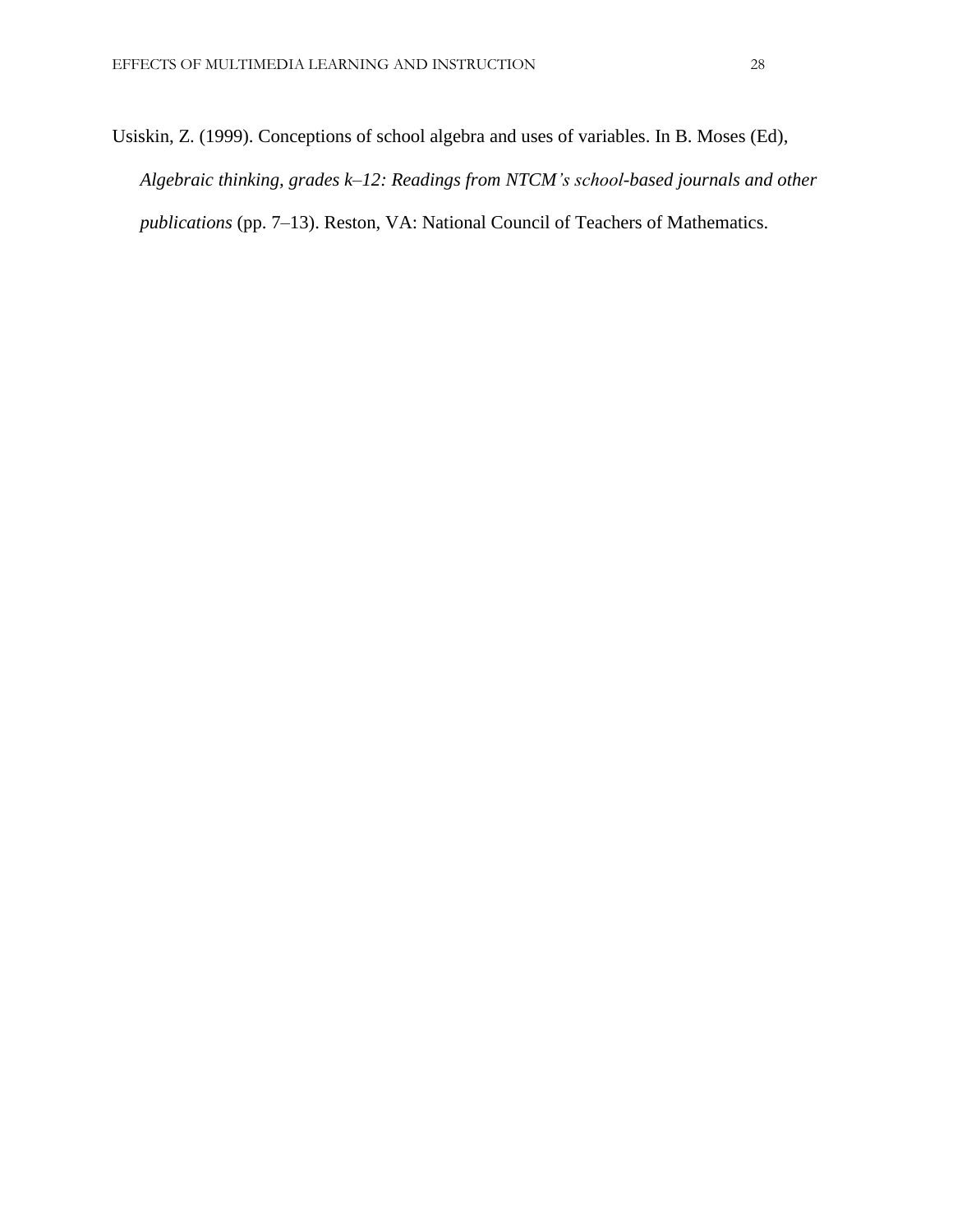### **Appendix A**

#### **Sample learning exercises in the worksheet.**

Please try different values of a, b and c to fill in the tables.

Write down the values of discriminants, roots, x-intercepts and y-intercepts.

Are the values of the roots and the x-intercepts the same?

What is the relationship between the roots and y-intercepts*?* 

### **Appendix B**

#### **Sample questions in the conceptual knowledge test.**

Graphical representation

Sketch a graph to solve the  $x^2-x-2=0$ 

Sketch two possible graphs for  $y=f(x)$  and  $y=g(x)$  if the roots of the quadratic

equations  $f(x)=0$  and  $g(x)=0$  are 2 and 1, respectively.

### Concept association

Consider the quadratic equation  $ax^2+bx+c=0$  and the graph  $y=ax^2+bx+c$ , where a, b, c are real numbers, and x and y are unknowns in a domain of real numbers. (a is not equal to 0)

Rate the following pairs of statements or expressions.  $(1 -$  related or true,  $2 -$  not related or false)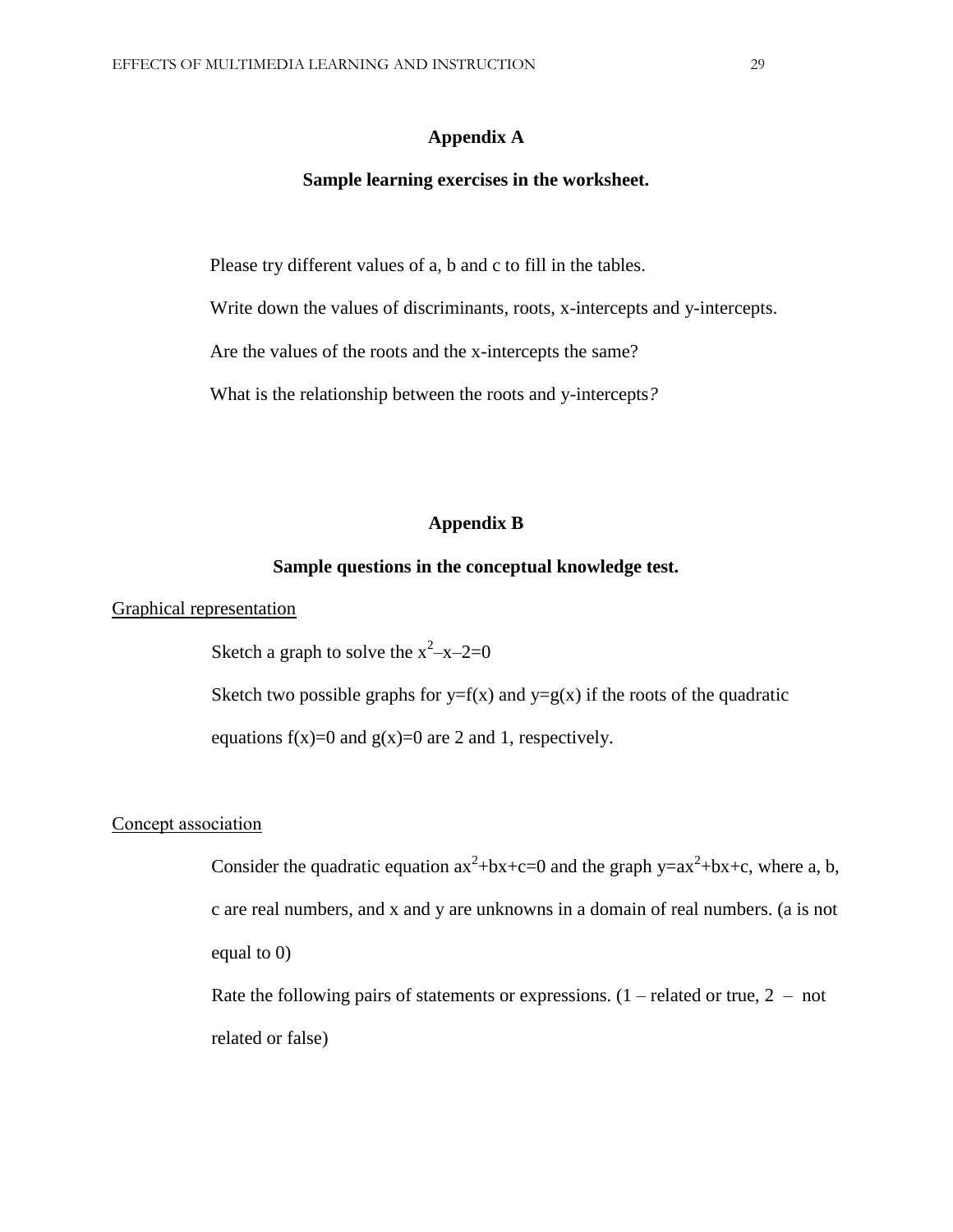| Statement or expression 1 | Statement or expression 2 | Rate |
|---------------------------|---------------------------|------|
| $\wedge = b^2 - 4ac$      | number of y-intercepts    |      |
| $ax^2+bx+c=0$             | always can be solved by   |      |
|                           | factorization method      |      |

# Evaluation of solutions

The solution of the quadratic equation  $(x-1)(x-2)=1$  is

 $(x-1)(x-2)=1$  $(x-1)=1$  or  $(x-2)=1$  $x=2$  or  $x=3$ 

Do you agree with this solution? Please explain.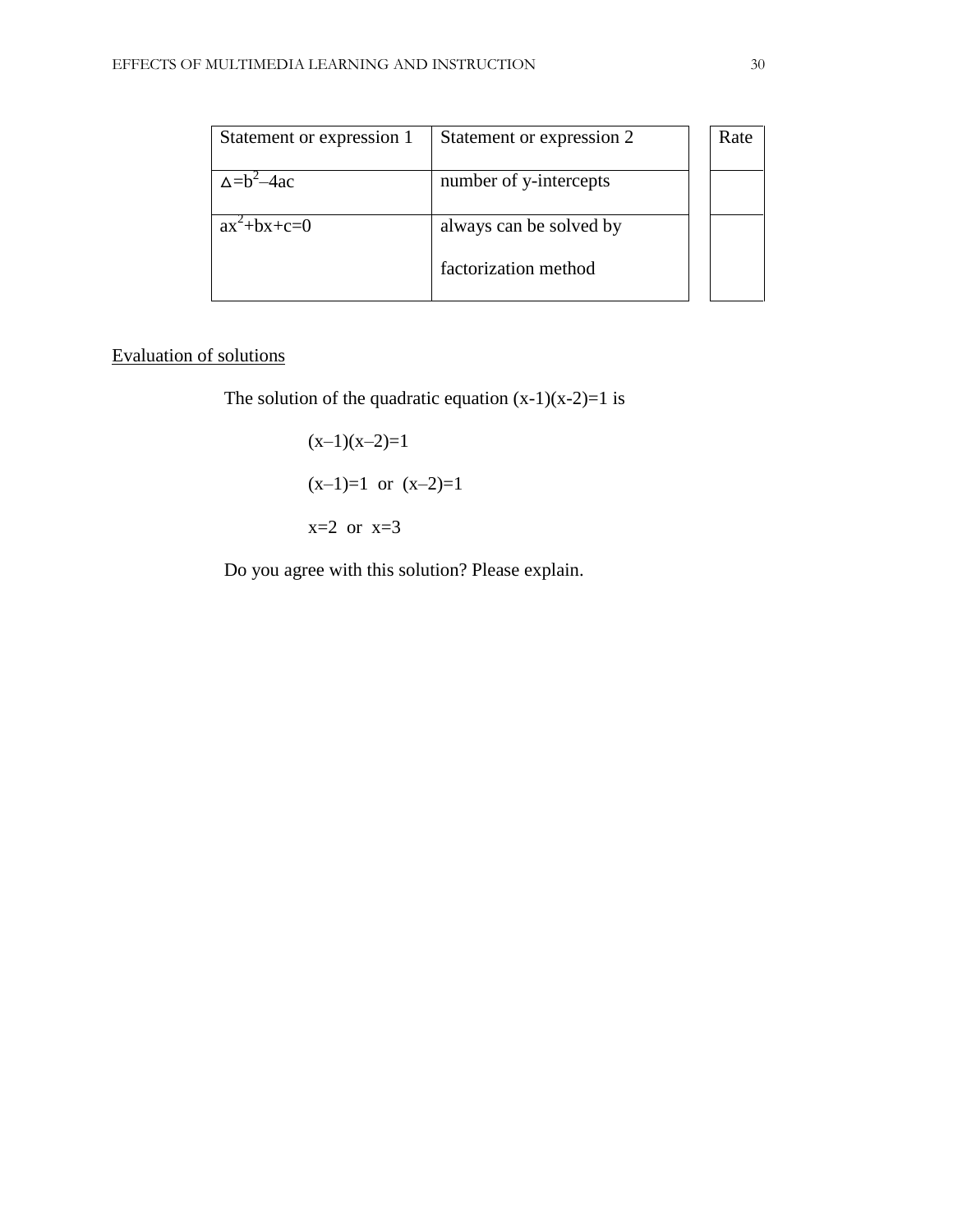### Written explanation



Using the following graph, give comments on the statements provided.

(i) The roots of the quadratic equation  $-x^2+3x-3=0$  are real.

(ii) One of the roots of the quadratic equation  $-x^2+3x-3=0$  is  $-3$ .

### **Appendix C.**

### **Sample questions in the procedural knowledge test.**

The following are sample questions in the procedural knowledge test

Solve the following equation:  $(x-1)(x-2)=0$ 

Form a quadratic equation in  $x$  with roots 1 and  $-2$ . Please give the answer in general form.

Solve the equations graphically and determine the signs of the values of discriminants.